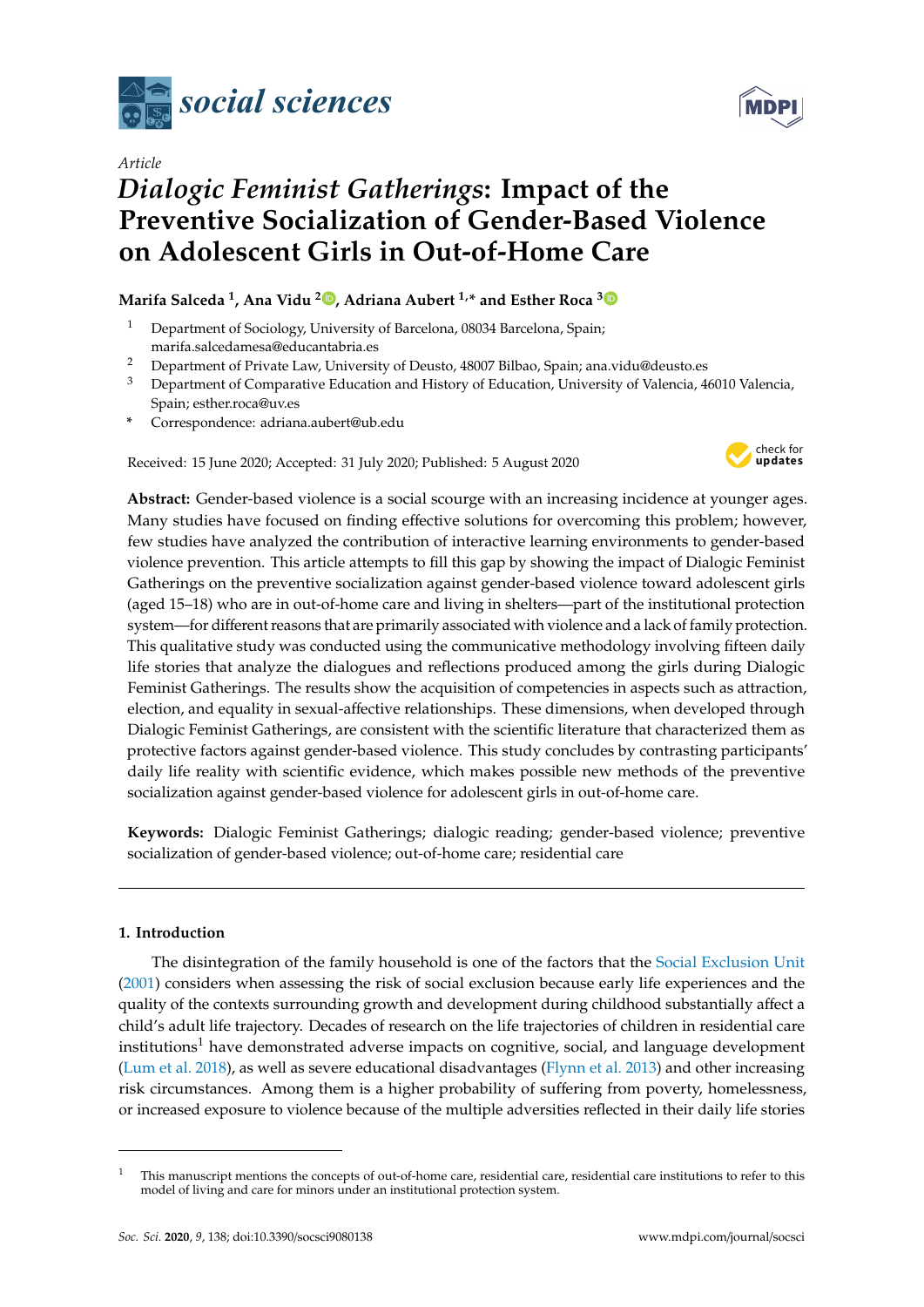[\(Brännström et al.](#page-13-0) [2017\)](#page-13-0). Along these lines, several studies revealed a greater risk of suffering from gender-based violence (GBV) [\(Crooks et al.](#page-13-1) [2019;](#page-13-1) [Wolfe et al.](#page-15-1) [2003\)](#page-15-1). GBV is considered one of the most significant current social concerns, not only because of its higher occurrence but also because of its increasing prevalence at younger ages and the fact that it negatively affects the mental and physical health of many victims [\(Adhia et al.](#page-13-2) [2019;](#page-13-2) [Puigvert et al.](#page-14-2) [2019;](#page-14-2) [Racionero-Plaza et al.](#page-14-3) [2020\)](#page-14-3).

Research evidence in this field pointed out socialization toward violence as a potential indicator of the origin of GBV [\(Puigvert et al.](#page-14-2) [2019\)](#page-14-2). However, the socialization process also addresses the possibility to advance toward nonviolence by transforming people's thoughts, attitudes, and behaviors through interactions and dialogues that place the focus of attraction on egalitarian relationships and the best human values and feelings. Along this line, the present manuscript provides evidence of the direct social impact resulting from an educational intervention called Dialogic Feminist Gatherings (DFGs), which aims to overcome and prevent GBV and is conducted with adolescent girls living in a Spanish residential care institution. This intervention involves first reading about topics related to the preventive socialization against GBV (Gó[mez](#page-14-4) [2015\)](#page-14-4) and then engaging in sharing dialogues and reflections in an interactive learning environment using a dialogic feminism approach [\(Botton et al.](#page-13-3) [2005\)](#page-13-3).

To better describe this intervention and its success, the present manuscript is divided into four sections. The first section analyzes the scientific evidence for the contribution of interactive learning environments to violence prevention and focuses on explaining the functioning of the DFG. The second section describes the methodology conducted, including a description of the research participants and the procedures, categories, and subcategories of the data analysis. The third section addresses the results of the research. Finally, the discussion and conclusions of our study are presented.

### **2. Interactive Learning Environments to Prevent Gender-Based Violence**

Education and learning are key factors in GBV prevention [\(Crooks et al.](#page-13-1) [2019\)](#page-13-1). The UN Women's report on the transformative potential of Agenda 2030 for gender equality highlights the importance of women's and girls' educational levels in advancing the goal of gender equality, which involves overcoming all forms of violence against women. To this end, this report points out that "each additional year of education beyond primary school has significant multiplier effects for girls, including better employment outcomes for women, reduced likelihood of early marriage, improving health and well-being for themselves and future generations" [\(UN Women](#page-15-2) [2018,](#page-15-2) p. 83). In the context of the COVID-19 pandemic, $^2$  a need exists to attend to the survivors of gender and family violence as an emergency issue that already exists but is aggravated by the lockdown. In this sense, important to achieve for these women are valid information, real solutions, and evidence-based contributions [\(Pulido et al.](#page-14-5) [2020\)](#page-14-5).

Research on minors in out-of-home care presents solid evidence of the serious educational disadvantages that they usually face [\(Baldwin et al.](#page-13-4) [2019;](#page-13-4) Garcí[a-Yeste et al.](#page-14-6) [2018\)](#page-14-6). The academic expectations and the level of involvement and participation in the learning process emerge in research as consistent predictors of the educational success of children in out-of-home care [\(Dill et al.](#page-13-5) [2012\)](#page-13-5). In this regard, the YiPPEE Project [\(Jackson and Cameron](#page-14-7) [2012\)](#page-14-7), funded by the European Commission, identified high academic expectations as one of the most influential factors for the educational achievement and university enrollment of minors in residential care institutions. This research considers previous findings and uses DFGs, educational action based on dialogic reading that provides a context of interactive learning that contributes to preventing GBV. On the one hand, numerous scientific studies have demonstrated positive improvements at cognitive, academic, emotional, and social levels [\(Flecha](#page-13-6) [2015\)](#page-13-6). On the other hand, as developed in this section, evidence also exists of the effectiveness

<sup>&</sup>lt;sup>2</sup> For more information, see: "Women's rights and the COVID-19 Pandemic". Available online: https://[www.coe.int](https://www.coe.int/en/web/genderequality/women-s-rights-and-covid-19)/en/web/ genderequality/[women-s-rights-and-covid-19](https://www.coe.int/en/web/genderequality/women-s-rights-and-covid-19) (accessed on 20 May 2020).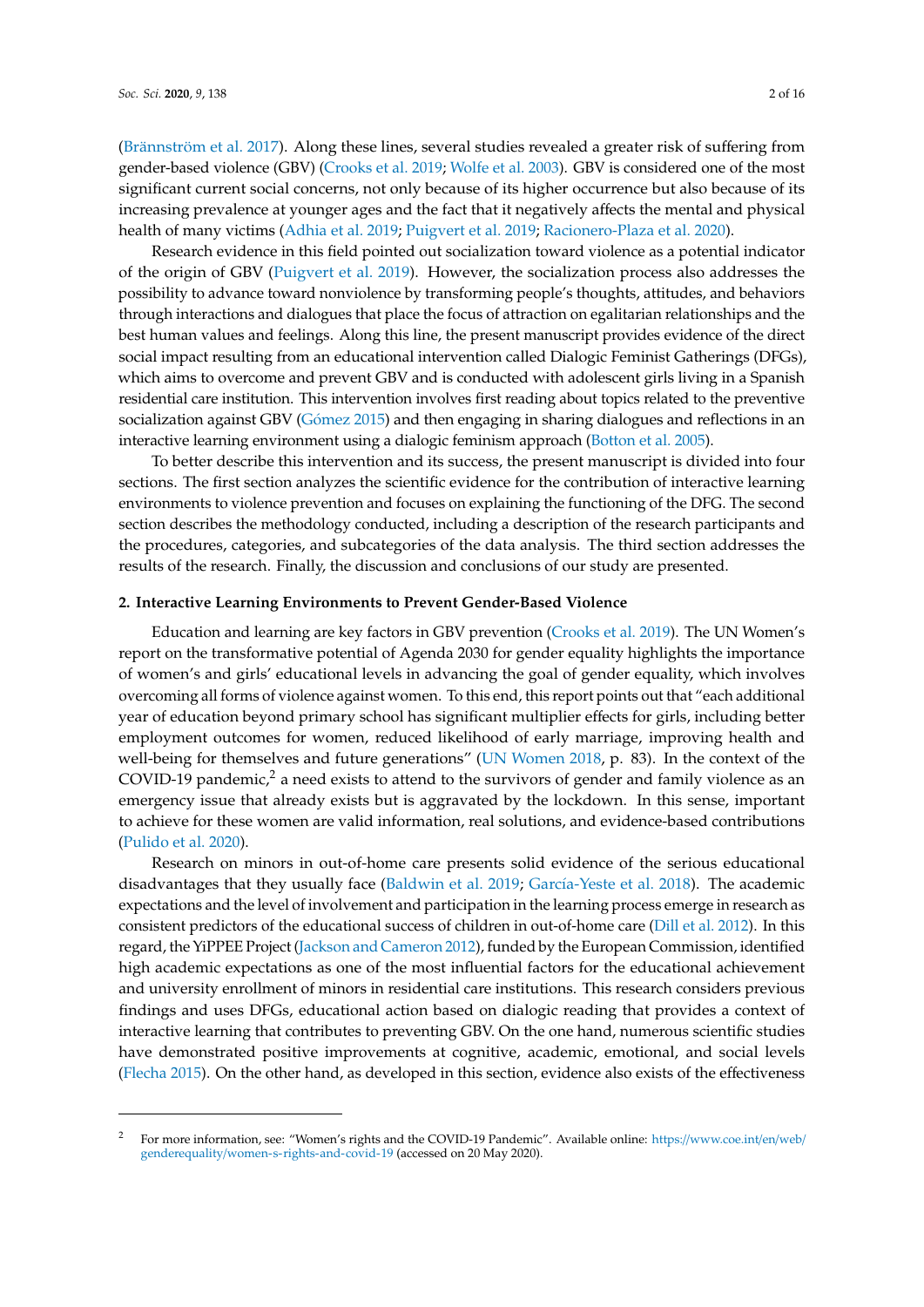of dialogic reading in the context of DFGs in promoting sexual-affective relationships free of violence among adolescents [\(Racionero-Plaza et al.](#page-14-3) [2020\)](#page-14-3).

#### *2.1. Dialogue as a Protective Factor against Gender-Based Violence*

A study on dialogic learning [\(Puigvert](#page-14-8) [2016\)](#page-14-8) provides evidence that generating spaces for open dialogue on sexual harassment and GBV contributes to more egalitarian models of sexual-affective relationships. These interactive environments promote the development of collective reasoning and communicative competences, which are also considered factors that protect against violence by allowing the verbalization of what is happening, the identification of aggressions, the reporting of the often silenced harassment, and the taking of positions themselves by creating support networks around GBV survivors [\(Racionero-Plaza et al.](#page-14-9) [2018\)](#page-14-9).

In today's societies, socialization toward violent behaviors still prevails and is transmitted from multiple contexts of enormous influence in the construction of an adolescent's identities [\(Chung](#page-13-7) [2007;](#page-13-7) [Racionero-Plaza et al.](#page-14-3) [2020\)](#page-14-3). However, participation in dialogic environments of interaction and the intersubjective creation of knowledge has been proven to enable many young people to initiate processes of personal change, in contrast to the traditional model that linked attraction and violence (Flecha-Ferná[ndez de Sanmamed et al.](#page-13-8) [2011\)](#page-13-8). Evidence from research shows that open dialogic spaces make it possible to build and share critical reflections on both the attitudes and behaviors that used to be more attractive in sexual-affective relationships and why this frequently happens. These types of debates and arguments provide important mechanisms for participants to identify the characteristics of egalitarian relationships free of all types of violence; therefore, open dialogic spaces allow adolescents to acquire important tools on how to eradicate violence [\(Foshee et al.](#page-14-10) [1998;](#page-14-10) [Kast et al.](#page-14-11) [2015\)](#page-14-11). The dialogic system also allows adolescents to contrast the debates with personal experiences while considering the possibility of transforming and improving their relationships on the basis of freely electing the people to whom to be close, constituting their environment of social interactions.

Dialogic reading has also been proven to favor critical accessibility to memories about sexual-affective relationships. This type of reading enables forward-looking thinking that could act as a preventive factor to avoid falling back into coercion and violent relationships in the future, increasing their critical awareness of the coercive discourse that often induces attraction to violence. According to this social perspective on memory research [\(Hirst and Rajaram](#page-14-12) [2014\)](#page-14-12), evidence exists on the fact that making this scientific knowledge accessible to adolescents allows them to contrast it with their experiences through an egalitarian dialogue that succeeds in transforming thoughts and memories. This process provides positive results as a protective factor against GBV, "weakening the connection between attraction and violence" [\(Racionero-Plaza et al.](#page-14-9) [2018,](#page-14-9) p. 10). The application of the memory plasticity approach, although already developed from neuroscience and biology [\(Bailey et al.](#page-13-9) [2015;](#page-13-9) Ramó[n y Cajal](#page-14-13) [1894\)](#page-14-13), is a novel finding in the field of prevention of GBV and education [\(Racionero-Plaza et al.](#page-14-3) [2020\)](#page-14-3).

### *2.2. Dialogic Feminist Gatherings and Preventive Socialization of Gender-Based Violence*

DFGs are "egalitarian dialogues focused on the transformation of the language of desire to create possibilities for women who wish to question desires imposed by patriarchal societies by tending to orient these desires toward nonviolent relationships" [\(Puigvert](#page-14-8) [2016,](#page-14-8) p. 190). These dialogic gatherings are based on the principles of dialogic learning [\(Barros-del R](#page-13-10)ío et al. [2020\)](#page-13-10), the contributions of dialogic feminism [\(Botton et al.](#page-13-3) [2005\)](#page-13-3), and the preventive socialization against GBV (Gó[mez](#page-14-4) [2015\)](#page-14-4). In this sense, solidarity, equality, freedom, and inclusion are highlighted as elements to build more just, equitable, and violence-free environments and societies. First, "solidarity" is important for creating support networks capable of preventing situations of harassment and violence and empowering survivors, proving their effectiveness in reducing the probabilities of future revictimization. Second, the struggle for "equality" in its most radical sense involves the transformation to overcome injustice and eradicate oppression from the value and respect for differences. Third, the defense of "freedom" is for everyone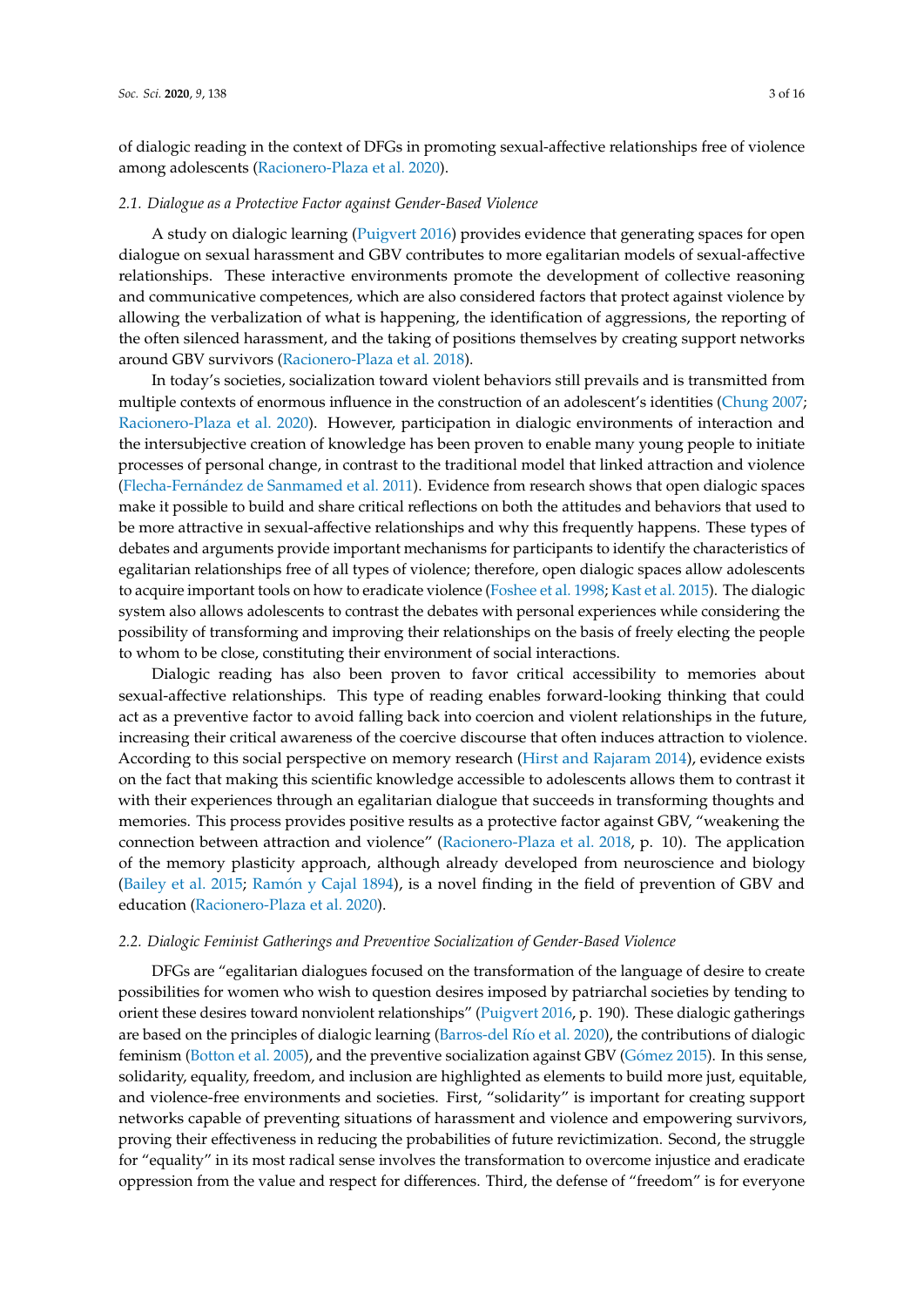and his or her decisions in all areas of life. Finally, the "inclusion" of all voices, especially those of women who have traditionally been excluded by a hegemonic discourse, does not respond at all to the values embodied by feminism.

DFGs aim to prevent and overcome GBV. Therefore, a dialogue is established on elements that the scientific literature identifies as risk factors in everyday interactions, such as the attraction to violent masculinities or the opposition between the language of ethics and the language of desire (Rí[os-Gonz](#page-15-3)ález et al. [2018\)](#page-15-3), which used to be manifested in communicative acts among adolescents. In the context of dialogic gatherings, the principle of communicative acts is established and is aimed at contrasting women's experiences and interpretations with scientific knowledge on preventing and overcoming GBV. This dialogic methodology allows the girls to have a say in searching for solutions to concrete problems (Torras-Gó[mez et al.](#page-15-4) [2019\)](#page-15-4). This fact underlined the aim of reaching consensus, contributing to modifying previous conceptions that may represent socialization toward violence, and enriching the interpretive discourse to ensure the arguments' scientific validity.

Dialogic communicative acts through DFGs help to prevent and overcome GBV experiences by increasing participants' abilities to identify violence and its causes, enhancing egalitarian interactions, and promoting a freer and more informed election of their sexual-affective relationships. Along this line, reflections resulting from interactions among a diversity of people can modify the self-perception about harassment and abuse, contributing to a re-evaluation of concrete situations that may have led to violence, while enabling not only a personal change but also its extension to other agents of their context [\(Ramis et al.](#page-14-14) [2014\)](#page-14-14). The very process of interactions through DFGs promotes the transformation of the risk factors of victimization and increases reflection on the socialization processes that can lead to preventing and overcoming GBV.

Without a doubt, at the scientific level, GBV among minors and adolescents is a concerning reality today. [Crooks et al.](#page-13-1) [\(2019\)](#page-13-1) offered an extensive review of the most effective programs for GBV prevention in the last 25 years but also identified serious gaps for vulnerable groups suffering victimization, such as minors and adolescents in out-of-home care, whose high risk is widely documented. This study contributes to filling this gap by bringing a successful educational activity, such as DFGs, to the context of residential care institutions. Doing so means approaching the concept of preventive socialization [\(Duque et al.](#page-13-11) [2015\)](#page-13-11) for this vulnerable group and the scientific notion of the social origin of attraction (Gó[mez](#page-14-4) [2015\)](#page-14-4), which represents an internationally already studied approach and allows for GBV situations for youth to be prevented and overcome from their earliest socialization.

### **3. Materials and Methods**

This work was based on the principles of the Communicative Methodology (CM) (Gó[mez-Gonz](#page-14-15)ález et al. [2010\)](#page-14-15). This research perspective conceives that reality is to be studied as a set of meanings built through the dialogical interaction between all people involved. Therefore, the research conducted in this study through the CM focuses on the deep transformation that all participants achieve together in relation to GBV through language, dialogue, and interactions in the DFGs, mediated by scientific knowledge on GBV prevention.

Our study is developed through a qualitative methodological approach in its broadest sense, through bibliographic reviews and documentary analyses of the existing scientific literature on the state of the problem. Through the CM, this study conducted Communicative Daily life Stories and Communicative Focus Groups, which are subsequently explained, in the development of the *Procedure* section. Empirical data obtained from 15 case studies indicated that DFGs are one of the most successful actions for GBV prevention. Each case study involved 7 DFGs with adolescents, social workers, and researchers. In addition, 2 Communicative Focus Groups with all participants are included as are 3 Communicative Daily Life Stories with adolescents and social workers. Thus, our qualitative method is based on the case study method and considered the narratives of the people involved, all from a communicative perspective according to the Communicative Methodology principles (Gó[mez-Gonz](#page-14-15)ález et al. [2010\)](#page-14-15).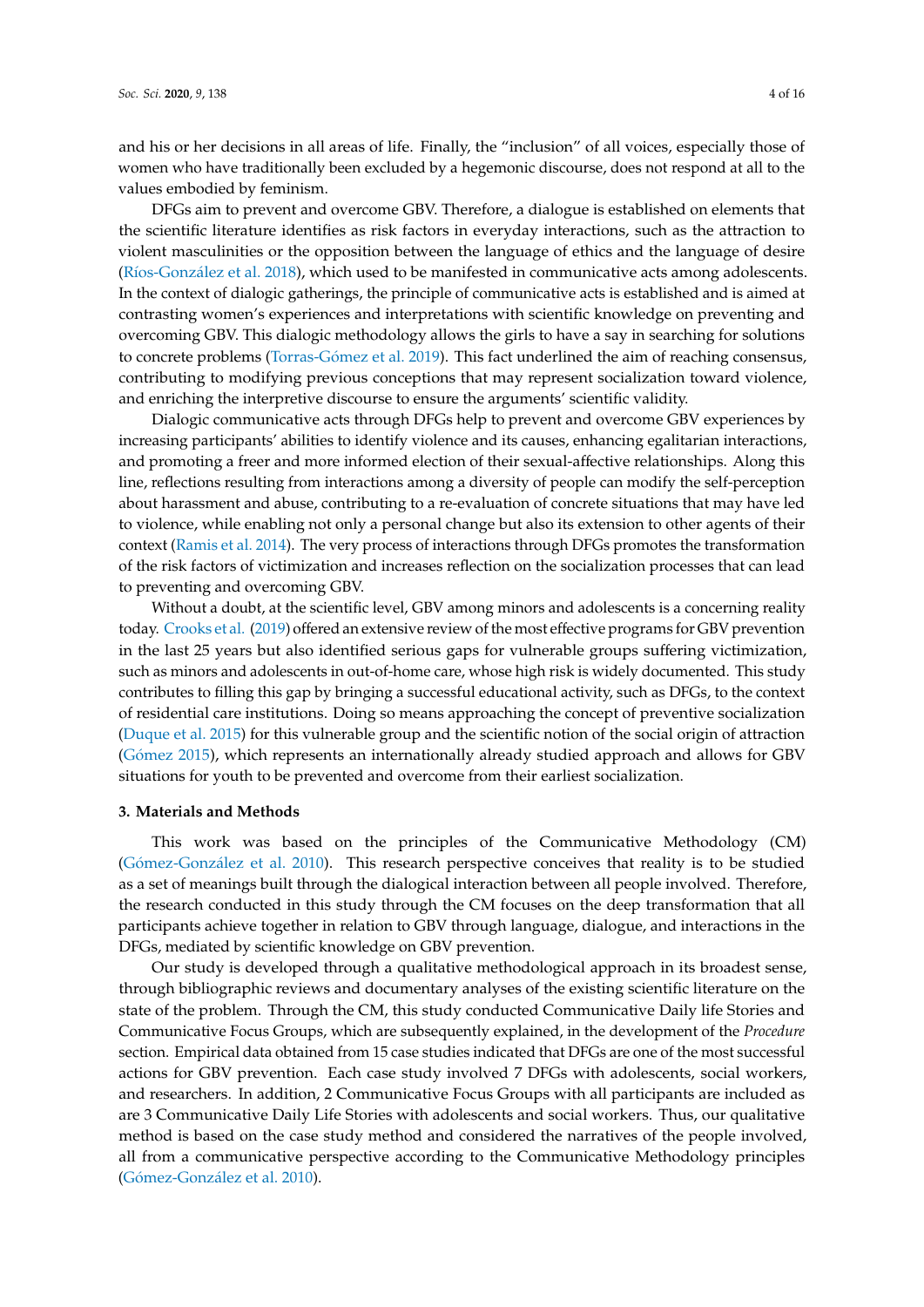Regarding the research impact on GBV and overcoming it, the design through the CM has been crucial for this analysis. It already proved its impact, and it has even influenced legislative progress in Spain in the field of prevention and creation of social movements to support survivors (Gó[mez-Gonz](#page-14-15)ález et al. [2010;](#page-14-15) Gó[mez-Gonz](#page-14-16)ález [2019\)](#page-14-16). Similarly, in research on GBV, the very dialogue between researchers and the people being researched constitutes a basic procedure for analysis. The interview is not a question–answer format; rather, it consists of an egalitarian dialogue, in which the research brings the scientific knowledge, and the survivor, in this case, brings the real experience of a fact. Together, they construct the knowledge through equalitarian dialogue based on validity arguments. Additionally, the social construction of survivors' interpretations is also the result of dialogic processes between them and other persons with whom they interact in their daily lives [\(Ramis et al.](#page-14-14) [2014\)](#page-14-14). This is how the construction of a narrative of stories from the daily lives of adolescents occurs.

This section explains the sociodemographic profile of the participants, the phases that shaped the procedure, and the data collection techniques used. Finally, the categories and subcategories in the data analysis are described.

#### *3.1. Participants*

The sample collected by this study involved fifteen adolescent girl participants whose profiles are detailed in Table [1.](#page-4-0) These adolescents, aged 15–18 years, find themselves living in out-of-home care because of serious issues related to a lack of family protection. They live in a residential care institution that is specifically intended to carry minors. At the institution, social workers developed a program aimed at preparing them for adult and independent life, strengthening responsibility skills, and habits of autonomy.

<span id="page-4-0"></span>

| Pseudonym    | Age | <b>Educational Level</b>        | <b>Personal Background</b>                                |
|--------------|-----|---------------------------------|-----------------------------------------------------------|
| A            | 15  | Vocational training             | Survivor of lack of protection and family violence        |
| B            | 16  | Adapted Secondary School        | Survivor of sexual assault in the family environment      |
| C            | 17  | Vocational training             | Survivor of family abuse and record of drug abuse         |
| D            | 17  | Transition to Adulthood Program | Survivor of lack of protection and family violence        |
| E            | 17  | Upper Secondary School          | Survivor of lack of protection and family emotional abuse |
| $\mathbf{F}$ | 16  | Upper Secondary School          | Survivor of lack of family protection                     |
| G            | 18  | Vocational training             | Survivor of sexual assault in the family context          |
| H            | 15  | Adapted Secondary School        | Survivor of lack of family protection                     |
|              | 17  | Secondary School                | Survivor of gender-based violence                         |
|              | 18  | Vocational training             | Survivor and perpetrator of family violence               |
| K            | 18  | Secondary School                | Survivor of sexual assault in the family context          |
| L            | 15  | Adapted Secondary School        | Survivor of family neglect and record of drug abuse       |
| M            | 15  | Secondary School                | Survivor of lack of protection and family violence        |
| N            | 17  | Vocational training             | Survivor of family neglect and record of drug abuse       |
| $\Omega$     | 16  | Adapted Secondary School        | Survivor of lack of family protection                     |

#### **Table 1.** Profiles of research participants.

#### *3.2. Procedure*

The present study was conducted in four phases. In the first phase, we set up a Communicative Focus Group for initiating dialogue and reflecting on the documentary, "Voices against the silence" [\(Aguilera and P](#page-13-12)érez-Cabezas [2018\)](#page-13-12). The documentary focused on breaking the silence on GBV using the voices of the three main victims and other testimonies.

In the second phase, the DFGs were carried out during seven sessions over seven months. Each session lasted for two hours, and all of them were audio recorded. The adolescent girls started reading the book, "Radical Love: A Revolution for the 21st Century" (Gó[mez](#page-14-4) [2015\)](#page-14-4), which provides scientific explanations of the social origin of love and the processes of attraction and election that play a key role in sexual-affective relationships, violence, and ways to overcome them. A social worker moderated the gatherings and took turns speaking in each DFG. Two researchers participated in the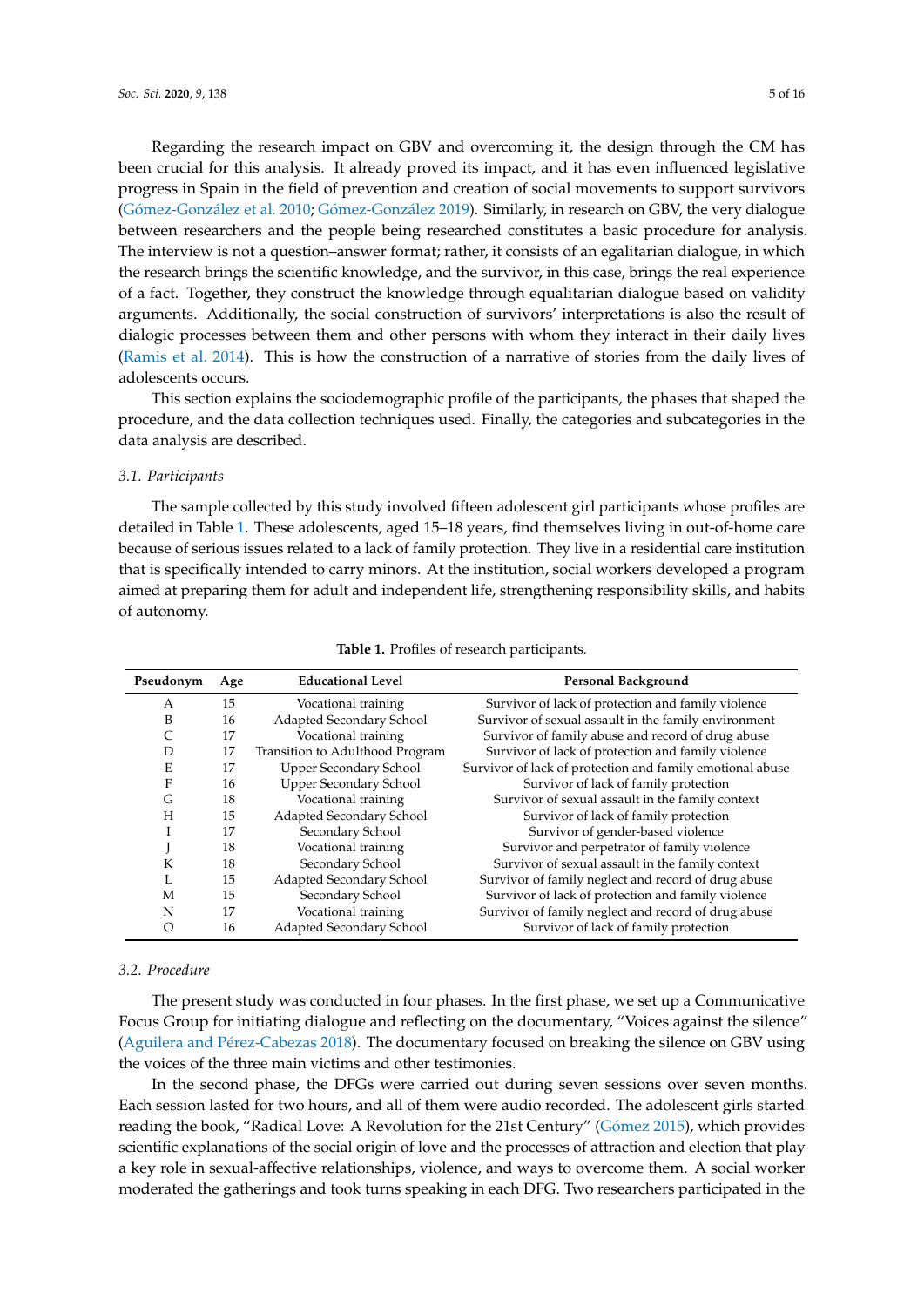egalitarian dialogue, bringing from dialogic feminism the scientifically validated contributions to overcoming GBV. The reading of the "Radical Love" book deeply connected with the participants' life stories and contributed to linking, through the dialogues conducted, personal experiences with social changes while considering the scientific contributions to overcoming socialization toward GBV.

In the third phase of the research, a final Communicative Focus Group was conducted with the aim of dialoguing and reflecting on the past months of sharing DFGs. The researchers offered to all of the participants and social workers the option to share their feelings and opinions on developing DFGs. Finally, these data were completed with three Communicative Daily Life Stories. One of the stories was with the female social worker with the greatest involvement in the research and the highest level of attendance at the DFGs sessions. The other two Communicative Daily Life Stories were conducted together with two of the minors who participated in the DFGs sessions for the longest period.

Finally, the fourth phase included the data analysis conducted using the established categories and subcategories for the preventive socialization for GBV, as explained in the following section.

All techniques in data collection were recorded and transcribed literally, including overlaps. The person conducting the transcription process was the same who conducted the interviews and the focus groups. This is helpful both to deeply transcribe the text and the messages transmitted but also to maintain the intimacy and anonymity of such a sensitive matter. In addition to this, notes were collected in written form to consider prosodic communicative behaviors and all communicative acts. Indeed, this is a characteristic of the CM, which analyzes both verbal and non-verbal language, as well as the social context of the communicative interaction. This allowed us to identify which types of interactions and dialogues contribute to transforming and improving reality through implementing DFGs and which do not.

All of these dialogues with the participants did not aim to develop a biography; rather, they jointly constructed a narrative of the adolescents' daily life stories. The narrative would reflect aspects of the present and the past and, above all, expectations for the future. In this analysis, people who investigate and conduct the narrative placed themselves on equal terms to facilitate their everyday lives, which contrasted with the scientific knowledge on the subject studied. In this case, the preventive socialization against GBV and the transformations were potentially derived from participation in dialogic spaces of reading through DFGs.

#### *3.3. Data Collection*

The study presented was conducted during the year 2018 and beginning of 2019. The data collection techniques included Communicative Focus Groups, Dialogic Feminist Gatherings, and Communicative Daily Life Stories. The very purpose of the research justified its development through CM, as well as the use of qualitative techniques for data collection with a communicative orientation. The different techniques used for data collection contribute to the triangulation of the data obtained [\(Denzin](#page-13-13) [1970\)](#page-13-13), allowing them to be approached with the different instruments for the qualitative analysis, which provides a greater reliability of the results obtained [\(Patton](#page-14-17) [2002\)](#page-14-17). In this line, connecting the approach of Norman Denzin with our research, we cover the triangulation aspect by triangulating the data and the results between the focus groups, the daily life stories, and the researcher who performed the fieldwork and collected the data. This person observed each session of the dialogic feminist gathering, while gathering notes in the field diary. The triangulation also included the social workers' perspectives, as people who live with the minors day by day, knowing their needs and concerns.

Another element for triangulation was the design of research around three major scientific fields: (1) the inequality and vulnerability of children in out-of-home care, (2) the preventive socialization of GBV in minors and adolescents, and (3) DFGs as one of the most successful actions for GBV prevention. In addition, the large number of dialogues on deep themes about the preventive socialization of GBV that have been constructed in each of the seven DFGs make it possible to base research on dialogical communicative acts, placing in the foreground the search for the joint interpretation of reality and ways to improve it.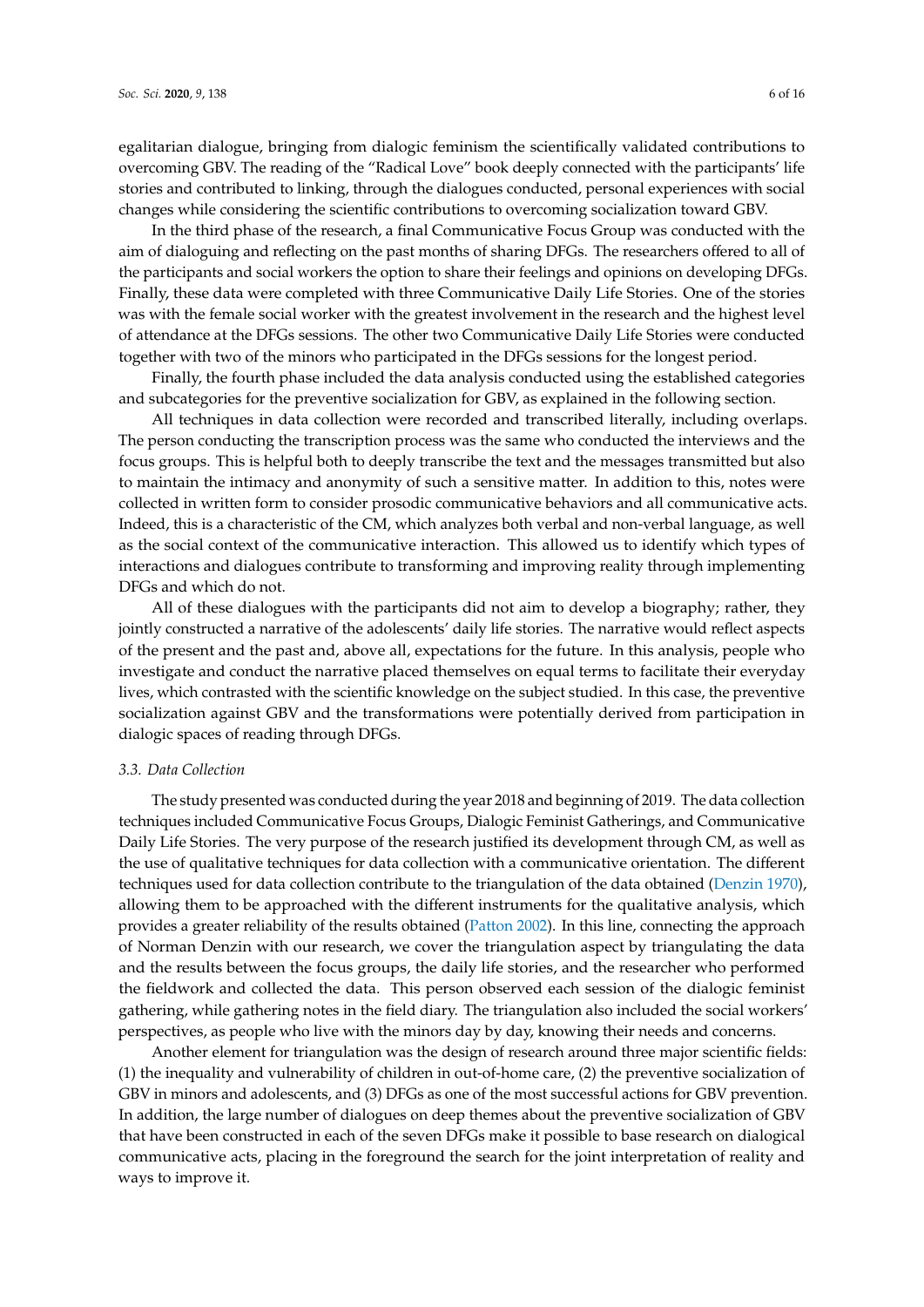Two Communicative Focus Groups were conducted with the women participants in the research, involving fifteen adolescent girls and two social workers of the residential care institution. The first session of the focus group was carried out before the intervention, in June 2018, and the second session was held after seven months of sharing DFGs. Both sessions followed the aim of developing an egalitarian dialogue in which scientific research on the preventive socialization of GBV could be contrasted with the knowledge and experiences of the participants, before and after the DFG intervention. The first focus group also inspired the category elaboration, later contrasted with the research and the intervention.

#### 3.3.2. Dialogic Feminist Gatherings

The DFGs were carried out during seven sessions over seven months, involving fifteen adolescent girls and five social workers. This made possible the shared construction of meaning around five main issues for the preventive socialization of GBV through the reading and discussion of "Radical Love" (Gó[mez](#page-14-4) [2015\)](#page-14-4): (1) attraction and election theories in sexual-affective relationships; (2) transformative theories about love in the 21st century; (3) differences between traditional and alternative sexual-affective relationship models; (4) the reality of sexual-affective relationships from the perspective of adolescent voices; and (5) basic competences for the development of satisfying, egalitarian, and violence-free sexual-affective relationships.

#### 3.3.3. Communicative Daily Life Stories

Three Communicative Daily Life Stories gave a reflective account of their daily life, describing aspects of the present and the past and, above all, expectations for the future. This involved two adolescent girls and one social worker. The Communicative Daily Life Stories were used to obtain more detailed information about the social impact of DFGs on their daily lives in a climate of trust and egalitarian dialogue where we shared thoughts, reflections, interpretations, and experiences around GBV.

#### *3.4. Data Analysis*

The different techniques used in the research contributed to the triangulation of the data obtained, allowing the results to be approached using several qualitative analysis instruments. By contrast, the significant dialogue on important and deep topics related to the preventive socialization of GBV built into each of the recorded DFGs made it possible to base the research on dialogic communicative acts, placing in the foreground the joint interpretation of reality through egalitarian dialogue. Through these techniques and the interactive process of understanding followed at every DFG, we shared thoughts, feelings, reflections, interpretations, and ways of acting and solving different situations in an environment of trust that evidence the impact of dialogic reading in the lives of these girls.

The analysis of all of the information collected aims to overcome inequalities by also identifying the factors that reproduce them. To this end, we collected the two components of the CM for the analysis: (1) the exclusionary dimension, which refers to the barriers that are hindering a type of socialization toward egalitarian and nonviolent sexual-affective relationships, and (2) the transformative dimension, which evidences the acquisition of competences for the preventive socialization against GBV through dialogic reading spaces. Thus, the CM itself is based on the exclusionary and the transformative dimension for all the analysis conducted through this methodology. The study presented is part of wider research, and this article focuses on this second dimension. All of the data collected have been organized according to specific categories and subcategories established through the social theory of sexual-affective relationships for the preventive socialization against GBV (Gó[mez](#page-14-4) [2015\)](#page-14-4), as reflected in Table [2.](#page-7-0)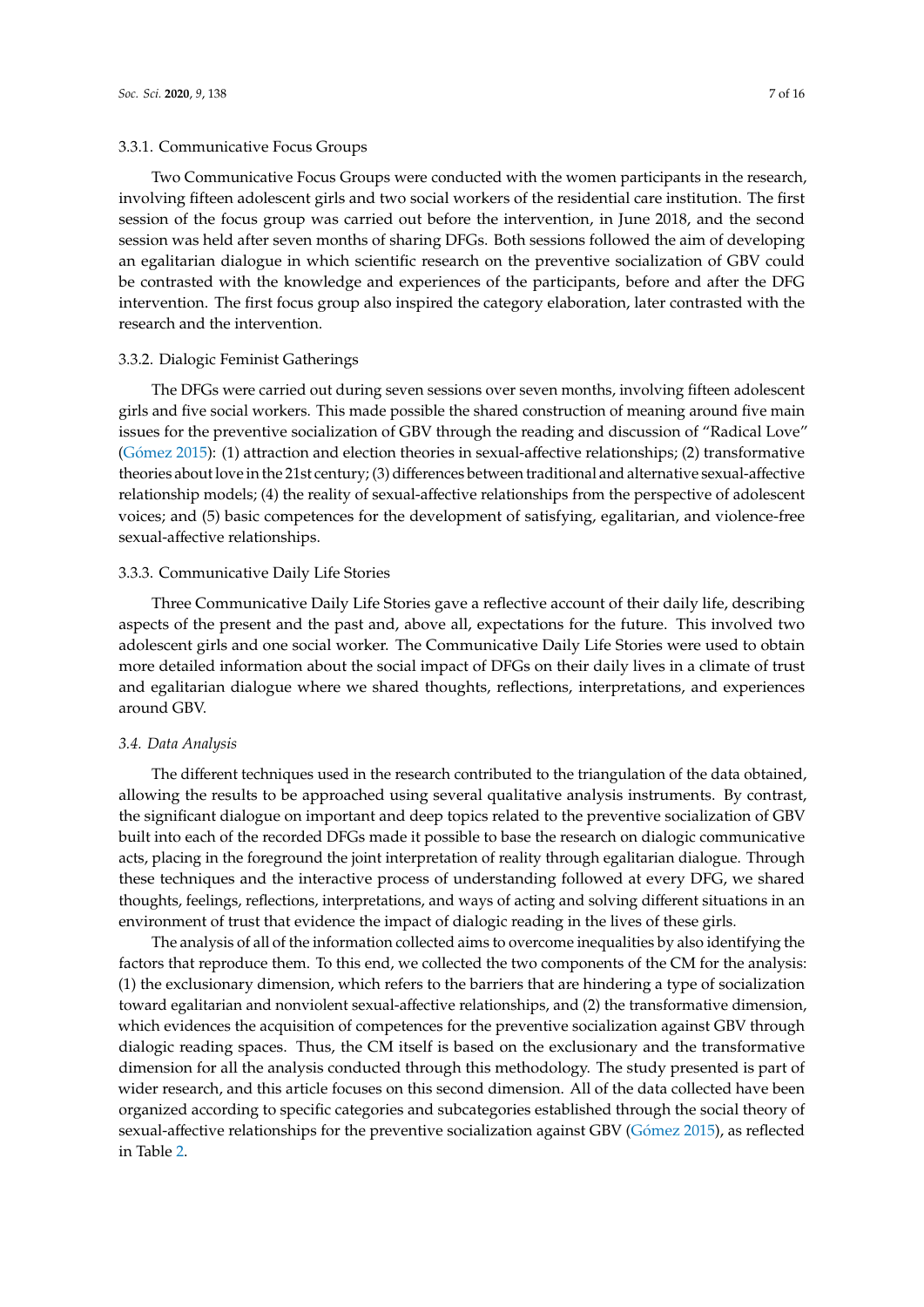<span id="page-7-0"></span>

| <b>Preventive Socialization of Gender-Based Violence</b> |                                                                                |                                                          |  |  |  |
|----------------------------------------------------------|--------------------------------------------------------------------------------|----------------------------------------------------------|--|--|--|
| Category                                                 | Category                                                                       | Category                                                 |  |  |  |
| Competencies in ATTRACTION                               | Competencies in ELECTION                                                       | Competencies for EQUALITY                                |  |  |  |
| Subcategories                                            | Subcategories                                                                  | Subcategories                                            |  |  |  |
| Social origin of love                                    | Intersubjective or communicative<br>election of sexual-affective relationships | Knowledge of the internalization<br>of power hierarchies |  |  |  |
| Socialization in the traditional<br>relationship model   | Election based on claims of validity                                           | Development of the critical spirit                       |  |  |  |
| Rejection of unequal relationships                       | Elimination of situations in which desire<br>is opposed to reason              | Development of equal<br>sexual-affective relationships   |  |  |  |
| Attraction to egalitarian relationships                  | Election based on the transformative<br>definition of love                     |                                                          |  |  |  |
| Union of the feelings of passion and<br>friendship       |                                                                                |                                                          |  |  |  |

**Table 2.** Categories and subcategories in data analysis (Gó[mez](#page-14-4) [2015\)](#page-14-4).

The units of analysis used for this research consisted of considering each of the categories and subcategories mentioned above, referring to sexual-affective relationships for the preventive socialization against GBV (Gó[mez](#page-14-4) [2015\)](#page-14-4). These are in line with interactive sequences alimented based on a dialogical interaction process through dialogues and communicative acts in Communicative Focus Groups, DFGs, and Communicative Daily Life Stories. This responds to an inductive method in the data analysis, where there was already prior scientific research that had established the categories and subcategories for analyzing preventive socialization against GBV (Gó[mez](#page-14-4) [2015\)](#page-14-4). According to this, the three elements are defined. First, *competencies in attraction* refers to transforming the traditional sexual-affective relationship model from an egalitarian perspective aimed at preventing and overcoming GBV. This element means being aware of the enormous social influence on an individual's predisposition to being attracted to models of masculinity or femininity that respond to certain values rather than violent and pre-established aesthetic criteria throughout history in each society. Second, *competencies in election* refers to interactions and dialogues based on claims of validity and that aimed to choose nonviolent sexual-affective relationships. This element implies knowing that when someone who does not have egalitarian values attracts us, the best decision for the present and future is not to choose him or her but, rather, to run away. Finally, *competencies for equality* involves recognizing and understanding how people internalize the hierarchies of power from birth through all of the agents of socialization of our environment. Simultaneously, this element implies acquiring resources to advance toward more egalitarian and democratic relations in which the validity of the arguments is placed above the position of the authoritarian power of the one who issues them. The dialogues between the participants in each of the DFGs have been analyzed and classified according to the corresponding subcategories, as detailed in the results section, to evaluate the acquisition of the three competencies.

### **4. Results**

The results obtained in this study are solid in affirming that the DFGs are an effective educational mechanism for the preventive socialization against GBV in minors and adolescents in out-of-home care. The set of dialogues acknowledged between all of the participants demonstrates the acquisition of competencies in *attraction, election*, and *competencies for equality* that are identified in the scientific literature as protective factors against GBV. This section shows the results described in each subcategory of the analysis. Both in the design of the case study andin the evaluation ofits results, special consideration has been given to obtaining social impact, so to improve the lives of the people researched—that is, to ensure, from the research methodology itself, a focus on results to improve this social reality of inequality and violence. To this end, the narratives of those researched help to fulfill this aim.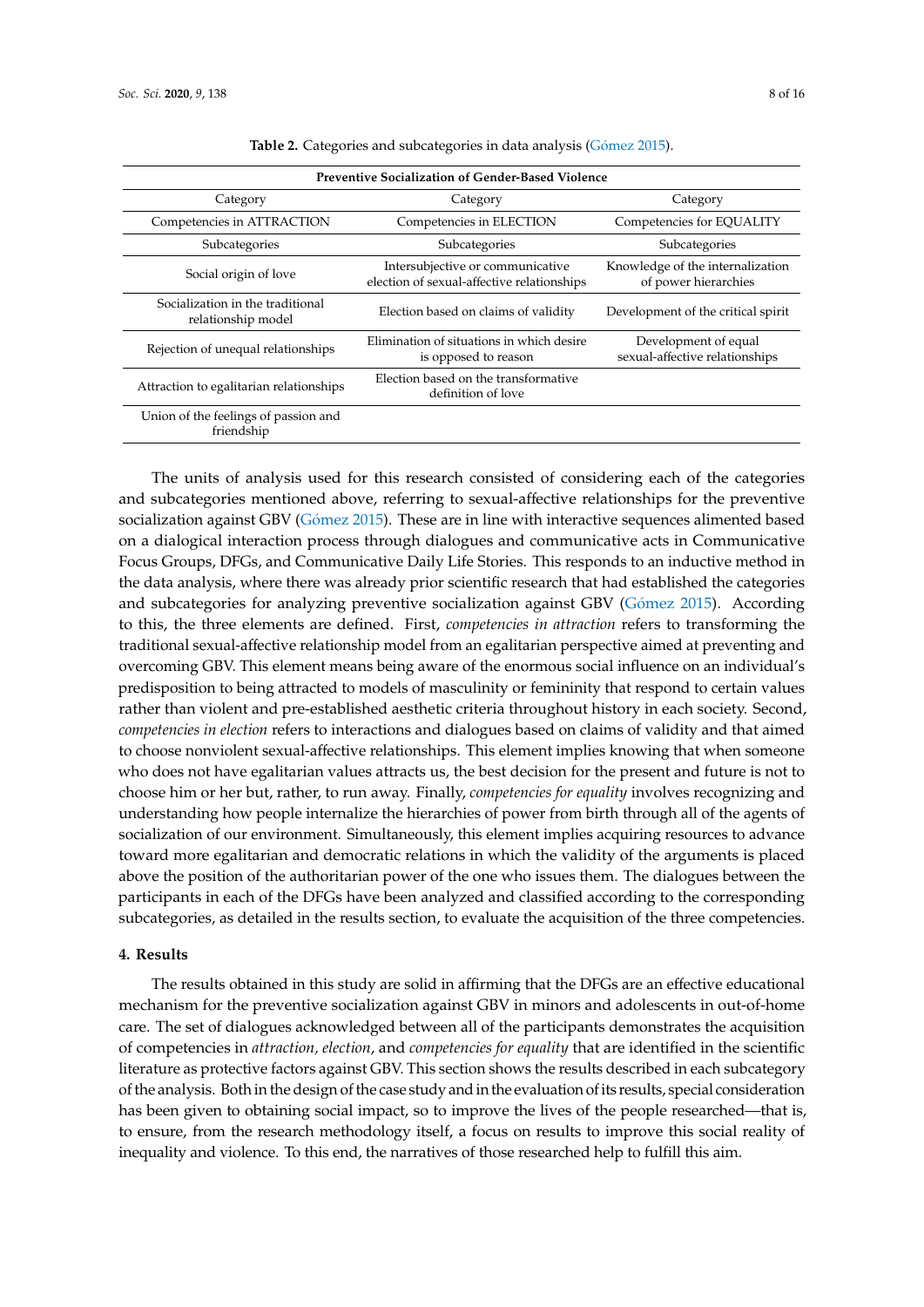4.1.1. Social Origin of Love and Socialization in the Traditional Relationship Model

Critical dialogues between the female participants recognized the social origin of love. This fact offers new opportunities for preventive socialization against GBV by rejecting the spontaneous and irrational perspective of relationships while recognizing the capacity and freedom of all people to build the kind of personal relationships they wish to live. To support this argument, one girl of the study stated:

*Come on, that attraction... Both attraction and love is a personal thing, it does not depend on a "Cupid" coming here to give you a crush or being an attraction and destiny and things like that. We simply decide on the kind of love, in which way and with what premises we have a relationship*.

(F, 16 years old)

This competence also implies that the social character of sexual-affective relationships makes it "*almost impossible to reprogram ourselves alone*" (E, 17 years old). Thus, it is especially relevant to know how to identify it, within our own environment, and one of the adolescents expresses it just as clearly: "*there are people who do not help you and other people who help you to change and to get out of a bad situation*" (C, 17 years old).

Through the knowledge constructed during the DFGs, the girls identified two main consequences that, throughout history, have been produced by this traditional socialization. The first is the deprivation of women's freedom related to the possibilities enjoyed by men. The second is the limitation of women's scope of action, traditionally limited to a strictly family or private environment. In addition, under traditional socialization, the attraction toward violent models of masculinity is identified. This attraction comes because of an unequal consideration of dominant attitudes according to whether they are from a man or a woman and the phenomenon of the *mirage of upward mobility* [\(Duque et al.](#page-13-11) [2015\)](#page-13-11) is clearly identified by the girls: "*They do not see us the same, it is a lie... Womanizers are cool, and women are sluts and banners*" (C, 17 years old), or, "*It's the law of the key, which I've already said again. A good key is one that opens many doors, but the doors that have been opened many times are the ones that are useless*" (A, 15 years old).

### 4.1.2. Rejection of Unequal Relationships

Participants expressed that the rejection of unequal relationships represents a key decision for the transformation of attraction from the traditional socialization model to the alternative model of sexual-affective relationships. This statement becomes stronger as the girls share the dialogues in each of the DFGs:

- *Yes, it's just that for one night you can end up very badly. You have to know how to do it with so that you don't have to tell the whole neighborhood and you're already fucked. Even if it's just one night, let's make it worth it!* (A, 15 years old).
- *Make it always special* (O, 16 years old).
- *It's just that it's literally. Let's make it five minutes, but five minutes worth remembering* (I, 17 years old).
- *That's enough! How do you get attracted to a person who fucks up your life? Handsome? No, a shitty person!* (A, 15 years old).

As is observed in this intervention, the girls supported themselves through a multitude of dialogues to reject boys who respond to the traditional dominant model of masculinity. They take off the potential attraction associated with these types of boys in both stable and sporadic relationships: "*When they hurt me, they hurt me. And that is how it is... If you have hurt me once, I take into account that it will not be the last time*" (C, 17 years old).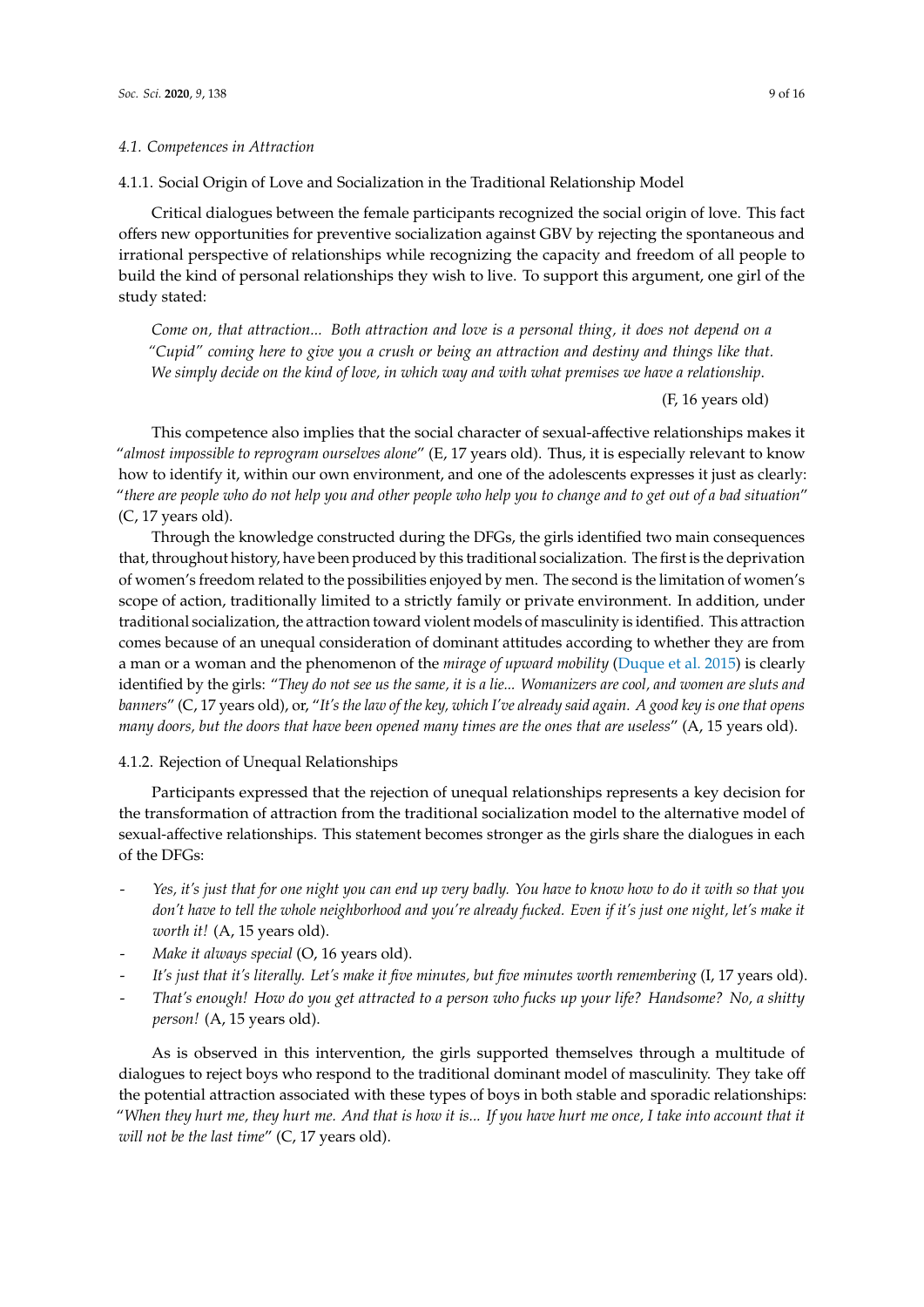4.1.3. Attraction to Egalitarian Relationships and Linking Passion and Friendship

This is one of the most significant steps for socialization in the alternative model of sexual-affective relationships. On the one hand, in the adolescents' reflections about the attraction toward people who respond to egalitarian models, the dialogue and the social interactions are always identified as keys to the acquisition of this competence. This statement is supported by the following example:

*I think you could start by changing your environment. That is to say, your people, and then already... Because in this way, in small groups, we can make a group, a group in quotes, like... And, in this way, more or less, something in society can change*.

(C, 17 years old)

On the other hand, in the contexts of DFGs, attraction is defined on the basis of both aesthetic components and ethical values; therefore, it is clearly linked to those egalitarian people, as the women interviewed claimed:

- *What is attraction? Does this mean that you like it? Does it mean you are "on fire"?* (D, 17 years old).
- *Yes, but not only physically, but also personally, in terms of thought and goodness...* (F, 16 years old).
- *We should get to have it all* (L, 15 years old).

These dialogues include the previously described competences as a whole. Because attraction is social, it is a matter of reaching the critical capacity to identify the components of traditional socialization, to reject in all social spheres those who despise and mistreat, to build attraction toward those who represent egalitarian values, and to necessarily link feelings of passion and friendship, in both stable and sporadic relationships.

- *Yes. It strikes me that in all media they separate whether you are passionate or sweet and kind. There is a tendency to separate passion from being a sweet and kind person, and one must stop believing that they are opposites* (F, 16 years old).
- *And enjoy it!* (I, 17 years old).

## *4.2. Competences in Election*

4.2.1. Intersubjective or Communicative Election of Sexual-affective Relationships and Election Based on Claims of Validity

In the DFGs, all of the participants identified the fact that prioritizing the intersubjective or communicative election of sexual-affective relationships could help prevent the beginning of unequal relationships. Therefore, their dialogue and manner of sharing topics offered each other support to overcome situations in which it is difficult to choose the best option in terms of science and ethics: "*So you call me! If we tell each other, it helps*" (E, 17 years old).

Once an election is made on the basis of validity claims, they know that they have complete freedom as to personal taste or preferences in the aesthetic field. The criteria taken into account are from the scientists of the social theory of love and the preventive socialization against GBV, and the ethical criteria, which allow us to choose on the basis of the transforming definition of sexual-affective relationships that overcomes the social pressure exerted in the opposite direction:

- *Sometimes, you go for the one who treats you badly. You know, but he's the coolest one, you think he is cute* (C, 17 years old).
- *From what you've said, I think we get that boy because if you get the good boy, your friends are going to say: "Why are you with this one if others are better looking?"* (H, 15 years old).
- *That's what I wanted to say. They've put us like glasses that don't let us see the truth and on the real scale we go down, we look like shit* (C, 17 years old).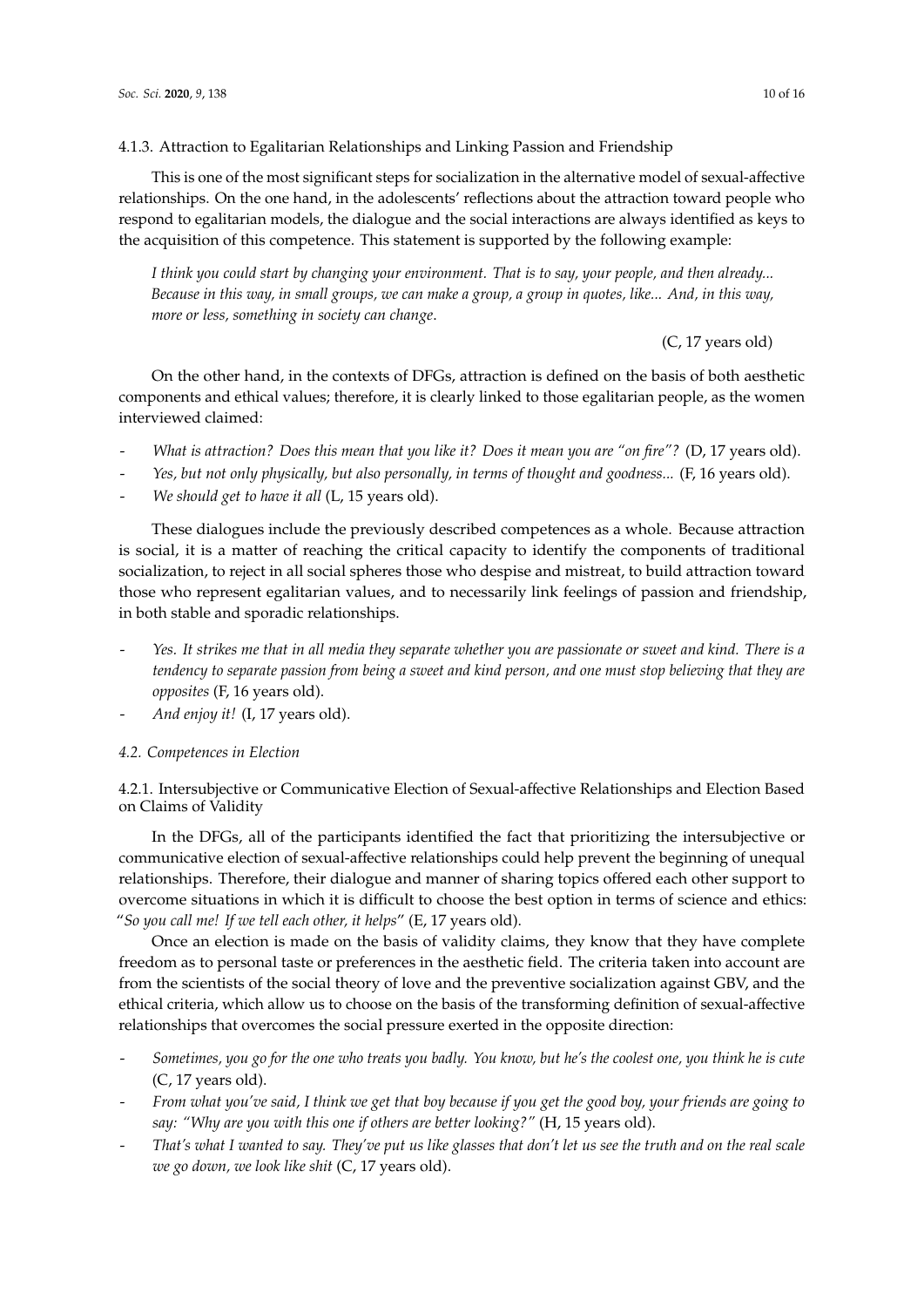### 4.2.2. Elimination of Situations in Which Desire is Opposed to Reason

Having social surroundings that promote egalitarian relationships helps prevent situations in which desire is opposed to reason. In this case, for example, the different girls identified how the election of destroying all types of contact with nonequalitarian people decisively influences the diminishment of the attraction toward violence:

- *I have chosen point one of the eighty-nine* [she reads]. *The thing about transforming attraction, because you choose those with traditional values and there are always problems, you have a hard time and the days of not seeing him make you recover* (D, 17 years old).
- *Yes, that the person's absence is what makes you realize* ... (A, 15 years old).
- *That, that you can do by not seeing him so that it goes away, and it goes away* (D, 17 years old).
- *As you choose wrong, but if you decide to spend days without seeing him, you realize better that this is not what you want for you* (C, 17 years old).

### 4.2.3. Election Based on the Transformative Definition of Love

Election based on the transformative definition of love implies valuing sexual-affective relationships only in terms of the respect with which the people involved in them are treated and combines scientific, ethical, and aesthetic criteria. DFGs provide participants with the transforming definition of love in the 21st century, which contains dialogue, negotiation, and consensus in all sexual-affective relationships and the absence of violence in all interactions among the people involved. Now, they know it:

*The fact is that what we sometimes look for in a stable relationship seems to be simply some tenderness, friendship, I don't know what, and we forget about passion. And when we want a sporadic relationship what we look for is simply passion without a person treating us well. So, the goal is to take all those characteristics for both a casual and a steady relationship* . . . *Why don't we make good choices in casual relationships, too? By choosing a person who treats us well, who treats us with respect. We have to learn to choose that guy and push the pimp one away*.

(F, 16 years old)

### *4.3. Competences for Equality*

## 4.3.1. Knowledge of the Internalization of Power Hierarchies and Development of Critical Spirit

Many dialogues among the girls in the DFGs were aimed at reviewing their entire environment, including the family context. This review involves recognizing at some point that, when the influence exercised is not in line with egalitarian values, the people themselves possess the final decision to change the socialization in the elements that do not benefit him or her, as this 17-year-old girl said:

*Family can raise you in one way, but you can do the opposite, for better or for worse*.

(C, 17 years old)

This competence also underlines the importance of placing gender interactions in an egalitarian perspective through which both women and men take equal responsibility for creating nonviolent relationships. One of the girls expressed it as follows: "*We need to change both girls and boys in the way we act so that there are no more GBV cases going on in the world*" (B, 16 years old).

### 4.3.2. Development of Equal Sexual-affective Relationships

Finally, for socialization to prevent and overcome GBV, getting involved in the development of equal sexual-affective relationships is essential. Along this line, the DFGs have opened up a multitude of dialogues about the importance of, for example, consent or solidarity networks as keys to gender equality. Adolescent girls also included here many dialogues on the transformative power of human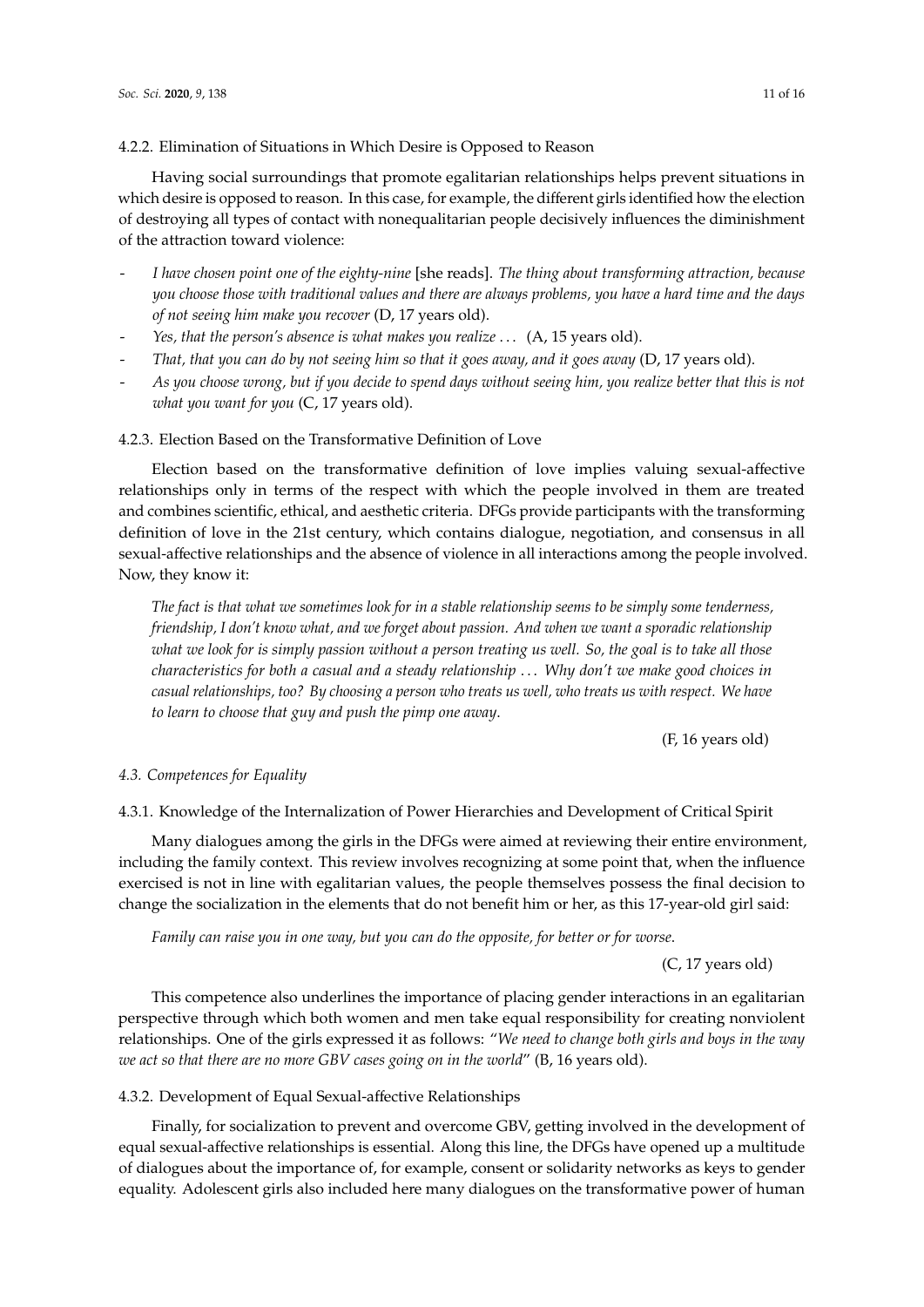agency, assimilating that the construction of egalitarian or nonegalitarian values is social and, therefore, can be transformed. In this sense, a door of hope is opened when these girls place themselves as an element of support for each other, highlighting women's solidarity and the importance of generating support networks to move toward nonviolent relationships.

### **5. Discussion and Conclusions**

The World Health Organization warns that physical or sexual violence against women is a global health problem of epidemic proportions, affecting more than one-third of all women worldwide [\(World](#page-15-5) [Health Organization et al.](#page-15-5) [2013\)](#page-15-5). The severity of this reality in all current societies lies in both the increase in the number of victims and the decrease in their ages [\(Adhia et al.](#page-13-2) [2019;](#page-13-2) [Duque et al.](#page-13-11) [2015\)](#page-13-11). The scientific literature places the origin of GBV in socialization on models of traditional sexual-affective relationships and the attraction toward violence [\(Chung](#page-13-7) [2007;](#page-13-7) [Puigvert et al.](#page-14-2) [2019;](#page-14-2) [Caridade et al.](#page-13-14) [2020\)](#page-13-14). This process, which is socially acquired, can also be socially transformed by influencing dialogues and interactions that promote those competencies in attraction, election, and equality. These factors contribute to transforming socialization toward models of egalitarian and nonviolent relationships [\(Puigvert](#page-14-8) [2016;](#page-14-8) [Racionero-Plaza et al.](#page-14-3) [2020\)](#page-14-3). The consideration of these social and scientific impacts has shaped the development of this research, in which the dialogic reading through DFGs has been analyzed to provide more evidence of its potentiality as a scientific measure for the preventive socialization against GBV. Dialogic reading through DFGs has been implemented in a residential care institution with minors and adolescents whose situations of vulnerability and risk of exclusion are widely documented, placing their causes in both the lack of family protection and the impact of institutionalization on their development [\(McCall](#page-14-18) [2013;](#page-14-18) [Friesem and Levchak](#page-14-19) [2019\)](#page-14-19).

Research on the implications of dialogic reading in preventing and overcoming GBV reveals that this space for dialogue and critical reflection is highly effective in transforming the communicative acts that link attraction and violence and establish a barrier between the language of desire and the language of ethics, resulting in different studies on the risk factors of victimization. This classification among ethics, science, and aesthetics was proposed by Plato in 380 B.C. and discussed by [Weber](#page-15-6) [\(1978\)](#page-15-6), [Habermas](#page-14-20) [\(1987\)](#page-14-20), and [Flecha](#page-13-15) [\(2000\)](#page-13-15). The last study raised how the current crisis of meaning that is loose in human relations has its origin in the separation of these three areas, which is strongly involved in increasing GBV in sexual-affective relationships.

The results of this research are consistent with those of previous exploratory studies that showed the benefits of Dialogic gatherings on their feelings and self-conceptions and created new and exciting meaning in their lives (Garcí[a-Yeste et al.](#page-14-6) [2018\)](#page-14-6). In our case, participants reflected that DFGs provide them with elements for preventive socialization against GBV. In addition, the study shows that participation in DFGs contributes to raising awareness and improving the behavior of competencies in attraction, election, and gender equality, which act as preventive factors for violence socialization among adolescents. In line with the reviewed scientific literature, this article provides new evidence of the potential of DFGs in the preventive socialization against GBV, also in contexts of out-of-home care. In the DFGs, the validity of the arguments is based on scientific and ethical criteria, taking attraction from nonegalitarian relationships and destroying dialogues that link love and violence to provide adolescent girls with tools to overcome the coercive discourse and the social pressure that is exerted on the attraction to models of violent masculinities. This work also focuses its analysis on relating the competencies of the social theory of love (Gó[mez](#page-14-4) [2015\)](#page-14-4) for attraction, election, and equality, which promotes valuable knowledge when choosing relationships free of violence and guides action toward prevention from the principles of dialogic feminism: solidarity, equality, freedom, and inclusion.

Among the less-researched transformations is the contribution of dialogic reading spaces to the construction of references and the creation of solidarity support networks that achieve socioeducational transformations from very different spheres—from the family to the community [\(Soler-Gallart](#page-15-7) [2015\)](#page-15-7). The content of the dialogues that arise around DFGs is already, by itself, a motivating element [\(Reed](#page-14-21) [and Vaughn](#page-14-21) [2012\)](#page-14-21). When "the lives and identities of the students (...) are intentionally interwoven with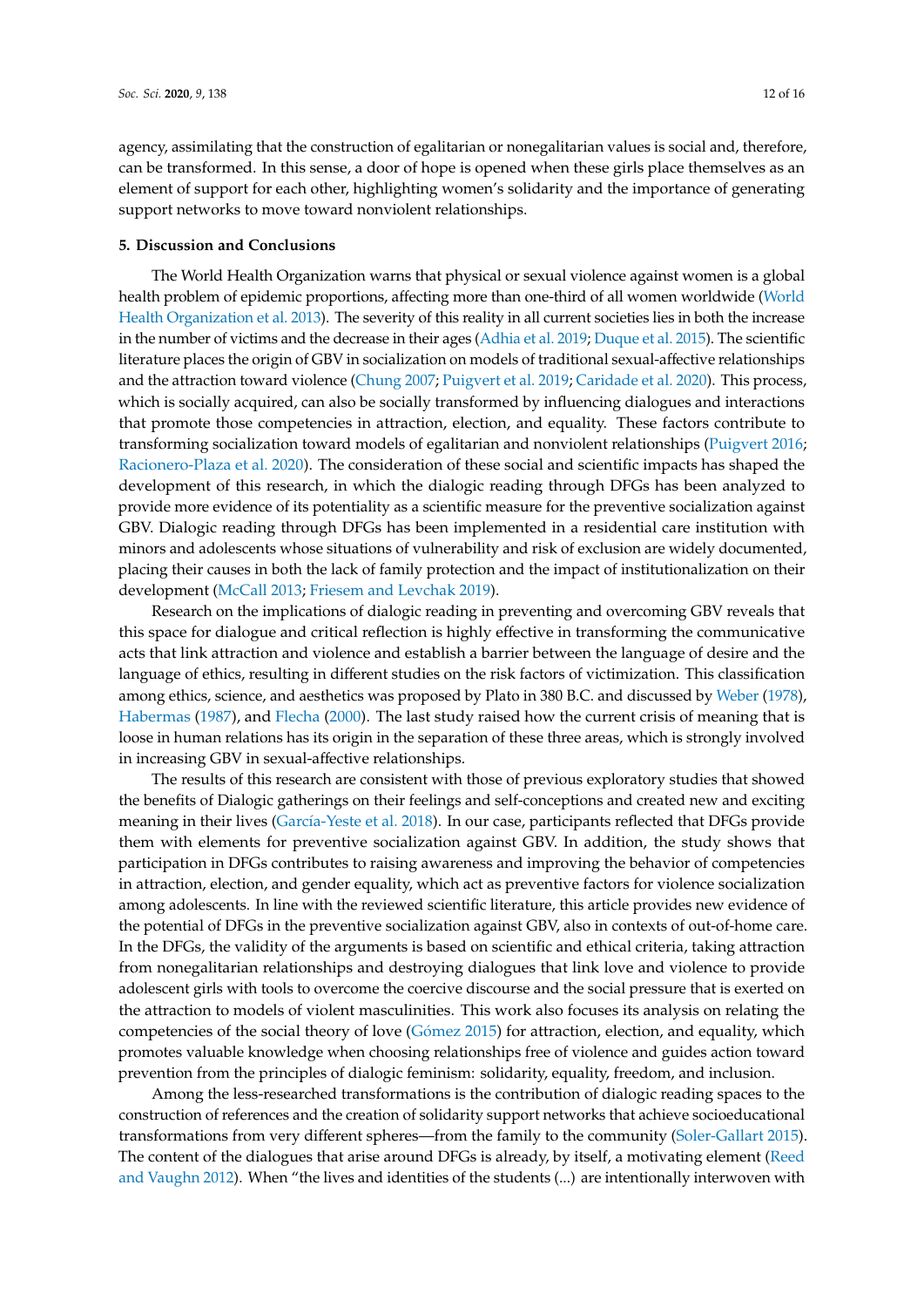the texts" [\(Gritter](#page-14-22) [2011,](#page-14-22) p. 446) through intersubjective interpretation, multiple possibilities are opened up to recover vital meaning and to create solidarity support networks that contribute to generating social improvements. The data collected show that minors support each other and share deep concerns, building bonds of solidarity that go beyond this space and, sometimes, even become true friendships. This is crucial because the scientific literature has already demonstrated the influence of social support and communicative interactions between personal networks of trust on both emotional well-being and mental health and happiness [\(Dorrance-Hall et al.](#page-13-16) [2019;](#page-13-16) [Waldinger and Schulz](#page-15-8) [2010\)](#page-15-8).

In gathering after gathering, a network of trust, support, and solidarity has been generated among the 15 women participants. In many cases, this process has acted as a protective factor against the making of decisions that could be contrary to their well-being. Peer support networks also have the potential to prevent and curb situations of harassment and violence and offer the victim, if necessary, support in facing and overcoming traumatic experiences or breaking the silence surrounding GBV. In many cases, the structural elements or institutional barriers make it difficult to identify the problem and recognize that some situations do not truly happen in a preferred manner. Therefore, the strong network of support generated in each of the DFGs generates the courage for them to dare to change the course of their lives, starting with the rejection of toxic relationships around them.

In the data analysis, we have taken into account whether this study was also affected by the problem of compressive sociology—because of its characteristics—when attempting to distinguish the plausibility of the stories or whether a discrepancy exists—because of social convenience—among what participants truly think, what they say, and whether what they say they do because it is what they are expected to say or because they feel that way. However, the scientific literature on autobiographical memory challenges this limitation and shows evidence that the strongest impact on human memory is not produced by the memory itself but by the manner in which the person recodes and processes it each time it is shared in dialogue with other people [\(Stone et al.](#page-15-9) [2010\)](#page-15-9).

This paper aimed to increase the scientific evidence in this field and to help overcome serious human rights violations against adolescents in out-of-home care and examined the positive impact of interactive learning environments by implementing DFGs in a residential care institution with a group of adolescent girls. In addition, this paper aimed to improve their education and help prevent and overcome the potential GBV by developing protective factors to prevent future revictimization. This study shows that dialogic reading from the dialogic feminist perspective allows young people from a public care background to have more possibilities to dream of a better future that is free of violence.

This work is dedicated to each of the minors who, gathering after gathering, have been feeling that they have the right to dream of a better future and with the highest expectations. One of the girls dreams of studying medicine; another, of learning English because she wants to live in London; another girl dreams of studying for scientific conferences or writing an article in the digital daily newspaper called "Diario Feminista".<sup>3</sup> Nevertheless, all of them share the dream of having relationships free of violence, which they are already beginning to build. Beyond their analysis and scientific contribution, the value of this research is measured by their improvement and by the strength of their voices—in the manner in which, gathering after gathering, dialogues turn difficulties into possibilities and their memory accumulates more and more words, dialogues, and dreams that set the path toward a better future. As one of them said: "*You never leave a DFG the same way as you came in"* (F, 16 years old).

#### *Limitations*

Whereas our data and results show a link between increased awareness of gender-based violence and girls' reflections on preventive socialization against it and self-improvement on election, attraction, and equality, this study was not designed according to the quasi-experimental design (pre-post test).

<sup>3</sup> For more information, see: https://[eldiariofeminista.info](https://eldiariofeminista.info/)/.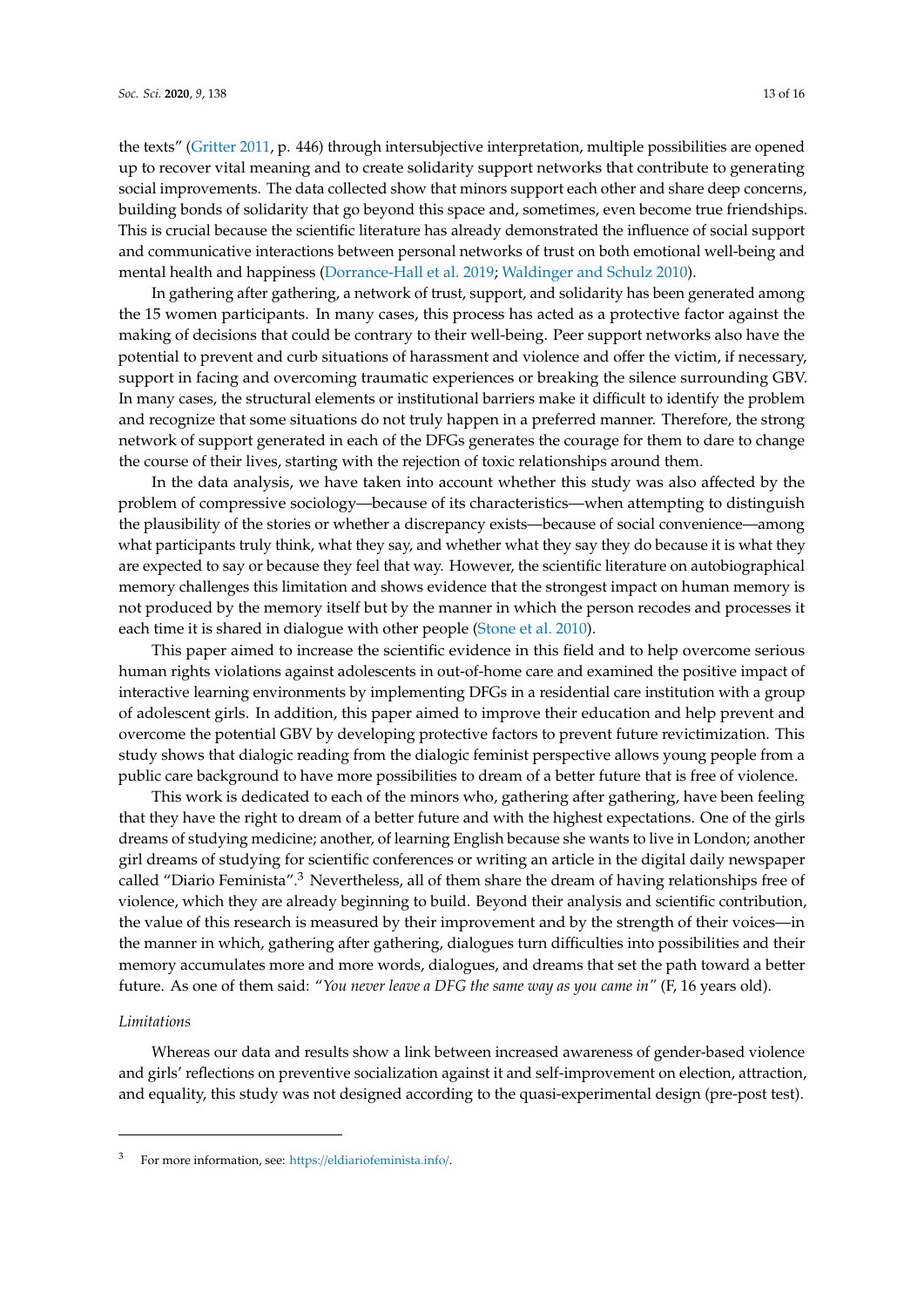From the starting point of these girls and their perceptions, we could not totally affirm the correlation of these elements with their impact, neither do we pretend to do so; however, this does not mean that it does not exist; this only means that it has not been studied in this way.

Without aiming to show the effect of interventions, the results of this study open the floor for new research to explore the effect of the intervention considering a quasi-experimental design.

**Author Contributions:** All authors contributed to the development of this article. To provide some individual contributions, conceptualization and methodology was conducted by M.S. and A.A.; validation and formal analysis were elaborated by E.R. and A.V.; resources and data curation, A.A. and M.S.; writing—original draft preparation, M.S. and A.V.; writing—review and editing, E.R. and M.S.; visualization and supervision, A.A., A.V. and E.R. All authors have read and agreed to the published version of the manuscript.

**Funding:** This research received no external funding.

**Conflicts of Interest:** The authors declare no conflict of interest.

### **References**

- <span id="page-13-2"></span>Adhia, Avanti, Mary A. Kernic, David Hemenway, Monica S. Vavilala, and Frederick P. Rivara. 2019. Intimate Partner Homicide of Adolescents. *JAMA Pediatrics* 173: 571–77. [\[CrossRef\]](http://dx.doi.org/10.1001/jamapediatrics.2019.0621) [\[PubMed\]](http://www.ncbi.nlm.nih.gov/pubmed/30985886)
- <span id="page-13-12"></span>Aguilera, Curro, and Enrique Pérez-Cabezas. 2018. Voices against the Silence. Spain: Radio Televisión Española RTVE. Available online: https://www.rtve.es/alacarta/videos/documentos-tv/[documentos-tv-voces-contra](https://www.rtve.es/alacarta/videos/documentos-tv/documentos-tv-voces-contra-silencio-subtitulado-ingles/4072140/)[silencio-subtitulado-ingles](https://www.rtve.es/alacarta/videos/documentos-tv/documentos-tv-voces-contra-silencio-subtitulado-ingles/4072140/)/4072140/ (accessed on 15 May 2020).
- <span id="page-13-9"></span>Bailey, Craig H., Eric R. Kandel, and Kristen M. Harris. 2015. Structural components of synaptic plasticity and memory consolidation. *Cold Spring Harbor Perspectives in Biology* 7: 1–29. [\[CrossRef\]](http://dx.doi.org/10.1101/cshperspect.a021758) [\[PubMed\]](http://www.ncbi.nlm.nih.gov/pubmed/26134321)
- <span id="page-13-4"></span>Baldwin, Helen, Nina Biehal, Linda Cusworth, Jim Wade, Victoria Allgar, and Panos Vostanis. 2019. Disentangling the effect of out-of-home care on child mental health. *Child Abuse & Neglect* 88: 189–200. [\[CrossRef\]](http://dx.doi.org/10.1016/j.chiabu.2018.11.011)
- <span id="page-13-10"></span>Barros-del Río, María A., Pilar Álvarez, and Silvia Molina. 2020. Implementing Dialogic Gatherings in TESOL teacher education. *Innovation in Language Learning and Teaching*. [\[CrossRef\]](http://dx.doi.org/10.1080/17501229.2020.1737075)
- <span id="page-13-3"></span>Botton, Lena de, Lídia Puigvert, and Montserrat Sánchez-Aroca. 2005. *The Inclusion of Other Women. Breaking the Silence through Dialogic Learning*. Dordrecht: Springer. [\[CrossRef\]](http://dx.doi.org/10.1007/1-4020-3681-7)
- <span id="page-13-0"></span>Brännström, Lars, Hilma Forsman, Bo Vinnerljung, and Ylva B. Almquist. 2017. The truly disadvantaged? Midlife outcome dynamics of individuals with experiences of out-of-home care. *Child Abuse & Neglect* 67: 408–18. [\[CrossRef\]](http://dx.doi.org/10.1016/j.chiabu.2016.11.009)
- <span id="page-13-14"></span>Caridade, Sónia, Inês Pinheiro, and Maria A. Pimenta-Dinis. 2020. Stay or Leave Abusive Dating Relationships: Portuguese Victims' Reasons and Barriers. *Social Sciences* 9: 84. [\[CrossRef\]](http://dx.doi.org/10.3390/socsci9050084)
- <span id="page-13-7"></span>Chung, Donna. 2007. Making meaning of relationships: Young women's experiences and understandings of dating violence. *Violence against Women* 13: 1274–95. [\[CrossRef\]](http://dx.doi.org/10.1177/1077801207310433)
- <span id="page-13-1"></span>Crooks, Claire V., Peter Jaffe, Caely Dunlop, Amanda Kerry, and Deinera Exner-Cortens. 2019. Preventing Gender-Based Violence Among Adolescents and Young Adults: Lessons From 25 Years of Program Development and Evaluation. *Violence against Women* 25: 29–55. [\[CrossRef\]](http://dx.doi.org/10.1177/1077801218815778)
- <span id="page-13-13"></span>Denzin, Norman K. 1970. *Sociological Methods. A Sourcebook*. Chicago: Aldine Publishing Company.
- <span id="page-13-5"></span>Dill, Katharine, Robert J. Flynn, and Matthew Hollingshead. 2012. Improving the educational achievement of young people in out-of-home care. *Children and Youth Services Review* 34: 1081–83. [\[CrossRef\]](http://dx.doi.org/10.1016/j.childyouth.2012.01.031)
- <span id="page-13-16"></span>Dorrance-Hall, Elizabeth, Jingbo Meng, and Reed M. Reynolds. 2019. Confidant Network and Interpersonal Communication Associations with Depression in Older Adulthood. *Health Communication*, 1–10. [\[CrossRef\]](http://dx.doi.org/10.1080/10410236.2019.1598616)
- <span id="page-13-11"></span>Duque, Elena, Ana Burgués de Freitas, Marcos Castro Sandúa, Marta Cortés Camacho, Ramón Flecha, Elisenda Giner, Liviu Catalin Mara, Carmen Martín Gómez, Patricia Melgar, Guiomar Merodio, and et al. 2015. IDEALOVE&NAM. In *Socialización Preventiva de la Violencia de Género*. Madrid: CNIIE, Ministerio de Educación y Formación Profesional.

<span id="page-13-15"></span><span id="page-13-6"></span>Flecha, Ramón. 2000. *Sharing Words: Theory and Practice of Dialogic Learning*. Lanham: Rowman & Littlefield.

- Flecha, Ramón. 2015. *INCLUD-ED Consortium. Successful Educational Actions for Inclusion and Social Cohesion in Europe*. London: Springer.
- <span id="page-13-8"></span>Flecha-Fernández de Sanmamed, Ainhoa, Cristina Pulido, and Miranda Chistou. 2011. Transforming violent selves through reflection in critical communicative research. *Qualitative Inquiry* 17: 246–55. [\[CrossRef\]](http://dx.doi.org/10.1177/1077800410397803)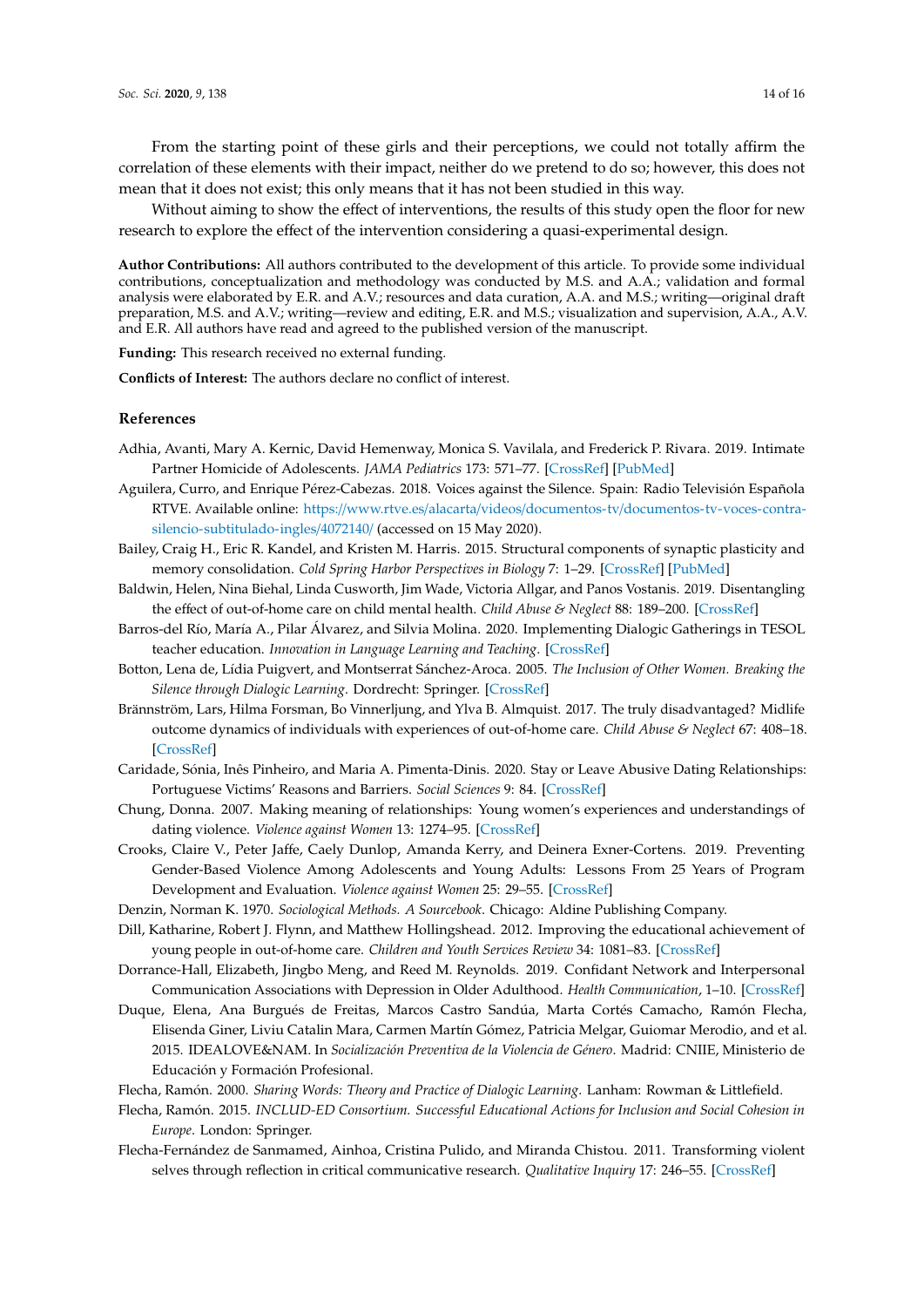- <span id="page-14-1"></span>Flynn, Robert J., Nicholas G. Tessier, and Daniel Coulombe. 2013. Placement, protective and risk factors in the educational success of young people in care: Cross-sectional and longitudinal analyses. *European Journal of Social Work* 16: 70–87. [\[CrossRef\]](http://dx.doi.org/10.1080/13691457.2012.722985)
- <span id="page-14-10"></span>Foshee, Vangie A., Karl E. Bauman, Ximena B. Arriaga, Russell W. Helms, Gary G. Koch, and George Fletcher-Linder. 1998. An evaluation of safe dates: An adolescent dating violence prevention program. *American Journal of Public Health* 88: 45–50. [\[CrossRef\]](http://dx.doi.org/10.2105/AJPH.88.1.45) [\[PubMed\]](http://www.ncbi.nlm.nih.gov/pubmed/9584032)
- <span id="page-14-19"></span>Friesem, Elizaveta, and Charisse C. Levchak. 2019. "I don't care" or "It's their fault": System justification and the lack of empathy as complementary obstacles to dealing with the modern sexism. *Multidisciplinary Journal of Gender Studies* 8: 256–80. [\[CrossRef\]](http://dx.doi.org/10.17583/generos.2019.4699)
- <span id="page-14-6"></span>García-Yeste, Carme, Regina Gairal, Ariadna Munté, and Teresa Plaja. 2018. Dialogic literary gatherings and out-of-home child care: Creation of new meanings through classic literature. *Child & Family Social Work* 23: 62–70. [\[CrossRef\]](http://dx.doi.org/10.1111/cfs.12384)

<span id="page-14-4"></span>Gómez, Jesús. 2015. *Radical Love: A Revolution for the 21st Century*. Barcelona: Hipatia, New York: Peter Lang.

- <span id="page-14-16"></span>Gómez-González, Aitor. 2019. Science with and for society through qualitative inquiry. *Qualitative Inquiry*, 1–7. [\[CrossRef\]](http://dx.doi.org/10.1177/1077800419863006)
- <span id="page-14-15"></span>Gómez-González, Aitor, Sandra Racionero-Plaza, and Teresa Sordé. 2010. Ten years of critical communicative methodology. *International Review of Qualitative Research* 3: 17–43. [\[CrossRef\]](http://dx.doi.org/10.1525/irqr.2010.3.1.17)
- <span id="page-14-22"></span><span id="page-14-20"></span>Gritter, Kristine. 2011. Promoting lively literature discussion. *Reading Teacher* 64: 445–49. [\[CrossRef\]](http://dx.doi.org/10.1598/RT.64.6.7)
- Habermas, Jürgen. 1987. *Theory of Communicative Action, Volume Two: Lifeworld and System: A Critique of Functionalist Reason*. Boston: Beacon Press.
- <span id="page-14-12"></span>Hirst, William, and Suparna Rajaram. 2014. Towards a social turn in memory: An introduction to a special issue on social memory. *Journal of Applied Research in Memory and Cognition* 30: 77–97. [\[CrossRef\]](http://dx.doi.org/10.1016/j.jarmac.2014.10.001)
- <span id="page-14-7"></span>Jackson, Sonia, and Claire Cameron. 2012. Final report of the YiPPEE project WP12. In *Young People from a Public Care Background: Pathways to Further and Higher Education in Five European Countries*. London: Institute of Education, University of London.
- <span id="page-14-11"></span>Kast, Nicole R., Marla E. Eisenberg, and Renee E. Sieving. 2015. The role of parent communication and connectedness in dating violence victimization among latino adolescents. *Journal of Interpersonal Violence* 31: 1932–55. [\[CrossRef\]](http://dx.doi.org/10.1177/0886260515570750)
- <span id="page-14-0"></span>Lum, Jarrad A. G., Martine Powell, and Pamela C. Snow. 2018. The influence of maltreatment history and out-of-home-care on children's language and social skills. *Child Abuse & Neglect* 76: 65–74. [\[CrossRef\]](http://dx.doi.org/10.1016/j.chiabu.2017.10.008)
- <span id="page-14-18"></span>McCall, Robert B. 2013. Review: The consequences of early institutionalization: Can institutions be improved? should they? *Child and Adolescent Mental Health* 18: 193–201. [\[CrossRef\]](http://dx.doi.org/10.1111/camh.12025)
- <span id="page-14-17"></span>Patton, Michael Quinn. 2002. *Qualitative Research and Evaluation Methods*. Thousand Oaks: Sage.
- <span id="page-14-8"></span>Puigvert, Lídia. 2016. Female university students respond to gender violence through Dialogic Feminist Gatherings. *International and Multidisciplinary Journal of Social Sciences-Rimcis* 5: 183–203. [\[CrossRef\]](http://dx.doi.org/10.17583/rimcis.2016.2118)
- <span id="page-14-2"></span>Puigvert, Lídia, Loraine Gelsthorpe, Marta Soler-Gallart, and Ramon Flecha. 2019. Girls' perceptions of boys with violent attitudes and behaviours, and of sexual attraction. *Palgrave Communications* 5. [\[CrossRef\]](http://dx.doi.org/10.1057/s41599-019-0262-5)
- <span id="page-14-5"></span>Pulido, Cristina, Beatriz Villarejo-Carballido, Gisela Redondo-Sama, and Aitor Gómez-González. 2020. COVID-19 infodemic: More retweets for science-based information on coronavirus than for false information. *International Sociology*. [\[CrossRef\]](http://dx.doi.org/10.1177/0268580920914755)
- <span id="page-14-9"></span>Racionero-Plaza, Sandra, Leire Ugalde-Lujambo, Lídia Puigvert, and Emilia Aiello. 2018. Reconstruction of autobiographical memories of violent sexual-affective relationships through scientific reading on love: A psycho-educational intervention to prevent gender violence. *Frontiers in Psychology* 9. [\[CrossRef\]](http://dx.doi.org/10.3389/fpsyg.2018.01996)
- <span id="page-14-3"></span>Racionero-Plaza, Sandra, Leire Ugalde-Lujambo, Guiomar Merodio, and Nerea Gutiérrez-Fernández. 2020. Architects of their own brain. Social impact of an intervention study for the prevention of gender-based violence in adolescence. *Frontiers in Psychology* 10: 3070. [\[CrossRef\]](http://dx.doi.org/10.3389/fpsyg.2019.03070) [\[PubMed\]](http://www.ncbi.nlm.nih.gov/pubmed/32116875)
- <span id="page-14-14"></span>Ramis, Mimar, Noemí Martín, and Tatiana Iñíguez. 2014. How the dialogue in communicative daily life stories transforms women's analyses of why they suffered gender violence. *Qualitative Inquiry* 20: 876–82. [\[CrossRef\]](http://dx.doi.org/10.1177/1077800414537210)
- <span id="page-14-13"></span>Ramón y Cajal, Santiago F. 1894. The croonian lecture: La fine structure des centres nerveux. *Proceedings of the Royal Society of London* 55: 444–68. [\[CrossRef\]](http://dx.doi.org/10.1098/rspl.1894.0063)
- <span id="page-14-21"></span>Reed, Deborah K., and Sharon Vaughn. 2012. Retell as an indicator of reading comprehension. *Scientific Studies of Reading* 16: 187–217. [\[CrossRef\]](http://dx.doi.org/10.1080/10888438.2010.538780)